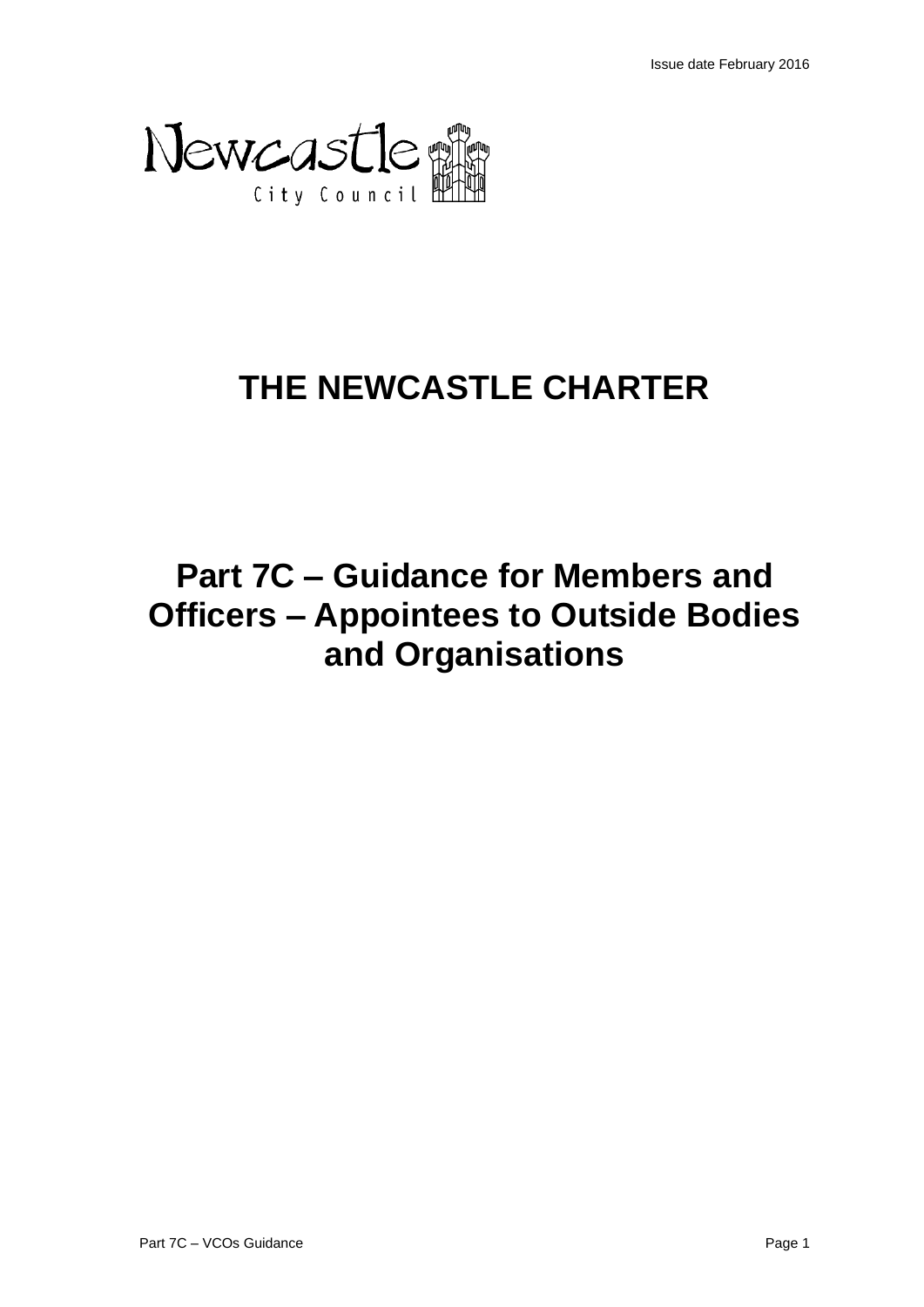# **Notes:-**

**This section contains guidance and is not a formal part of the Council's Constitution**

# **Authorisation**

This guidance was prepared by the former Head of Legal Services and agreed by Constitutional Committee on 4 February 2008 and Council on 5 March 2008.

Changes have been made in 2012 to reflect the new Members' Code of Conduct and up to date legislation.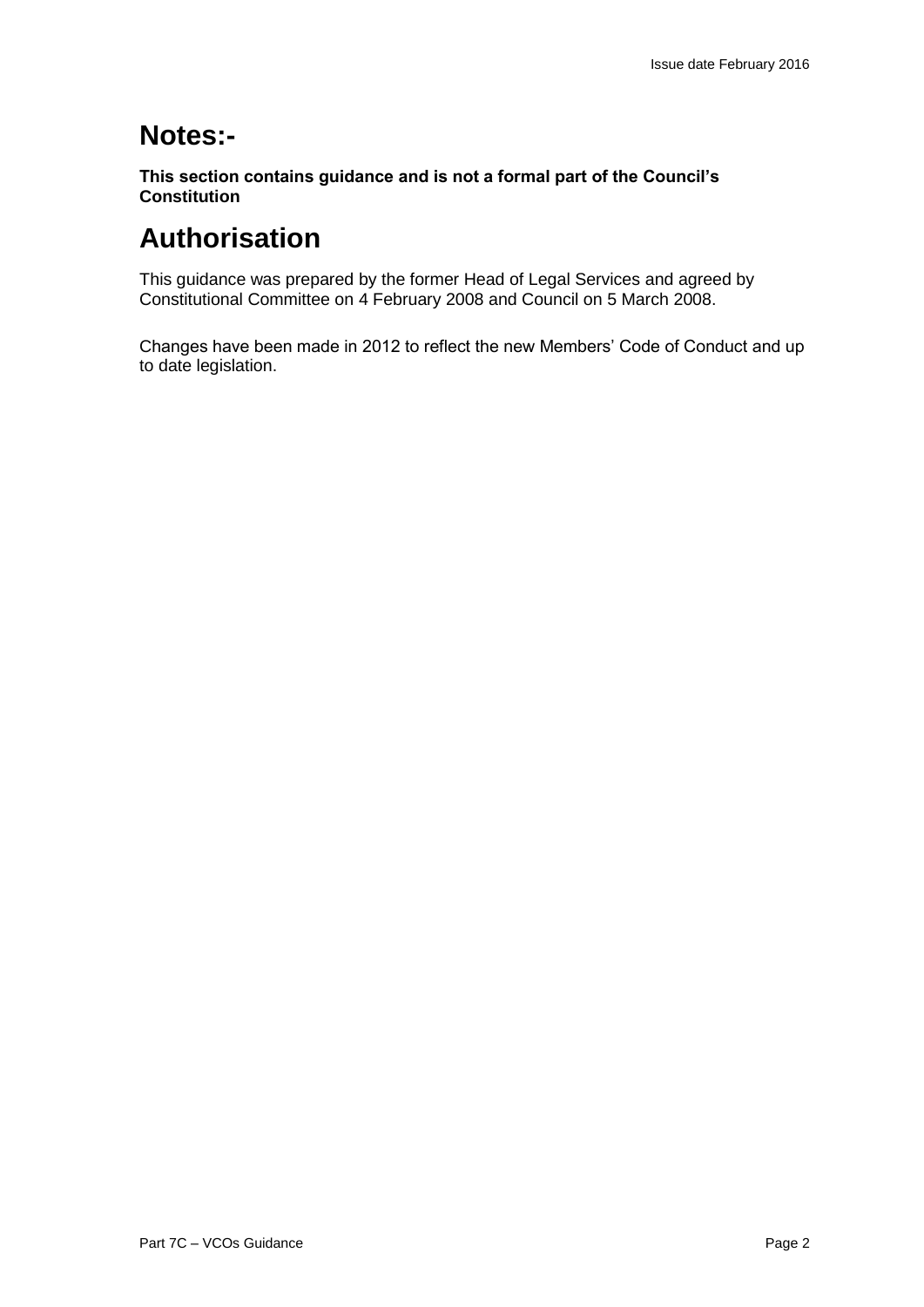# **NEWCASTLE UPON TYNE CITY COUNCIL**

# **Appointees to outside bodies and organisations – A Guide for Members and Officers (approved by Council 5 March 2008)**

# **Contents**

- **1. Introduction**
- **2. Codes of Conduct**
- **3. Should Council nominees sit on outside bodies?**
- **4. Checklist for Members and Officers**
- **5. Types of Outside Body**
	- **5.1. Companies**
	- **5.2. Unincorporated Associations**
	- **5.3. Charities**
	- **5.4. School Governors**
	- **5.5. Consultative or Advisory Bodies**
	- **5.6. Partnerships**
	- **5.7. Joint Committees and Statutory Bodies**
- **6. Financial and Governance Issues**
- **7. Insurance**
- **8. Responsibility to Regulators**
- **9. Reporting back to the Council and Confidential Information**
- **10. Indemnity by the Council for Members and Officers**
- **11. Personal & Prejudicial interests - Application of Members' Code of Conduct**
- **12. Apparent Bias and Predetermination**
- **13. Application of Council's Employees Code of Conduct**
- **14. Advising and Working in Other Ways with Outside Bodies**

**Annex 1 Checklist**

**1. Introduction**

This is a general guide for members and officers **who are appointed by the City Council to sit on outside bodies/organisations**.

It describes various types of bodies and the implications of sitting on them, particularly in terms of legal liability. It gives general guidance on issues such as conflicts of interest, indemnity and insurance.

As local authorities work in ever more complex ways and with an increasing range of external bodies, awareness of these issues becomes more important.

Although intended for those formally appointed to outside bodies by the Council, this Guide may also assist: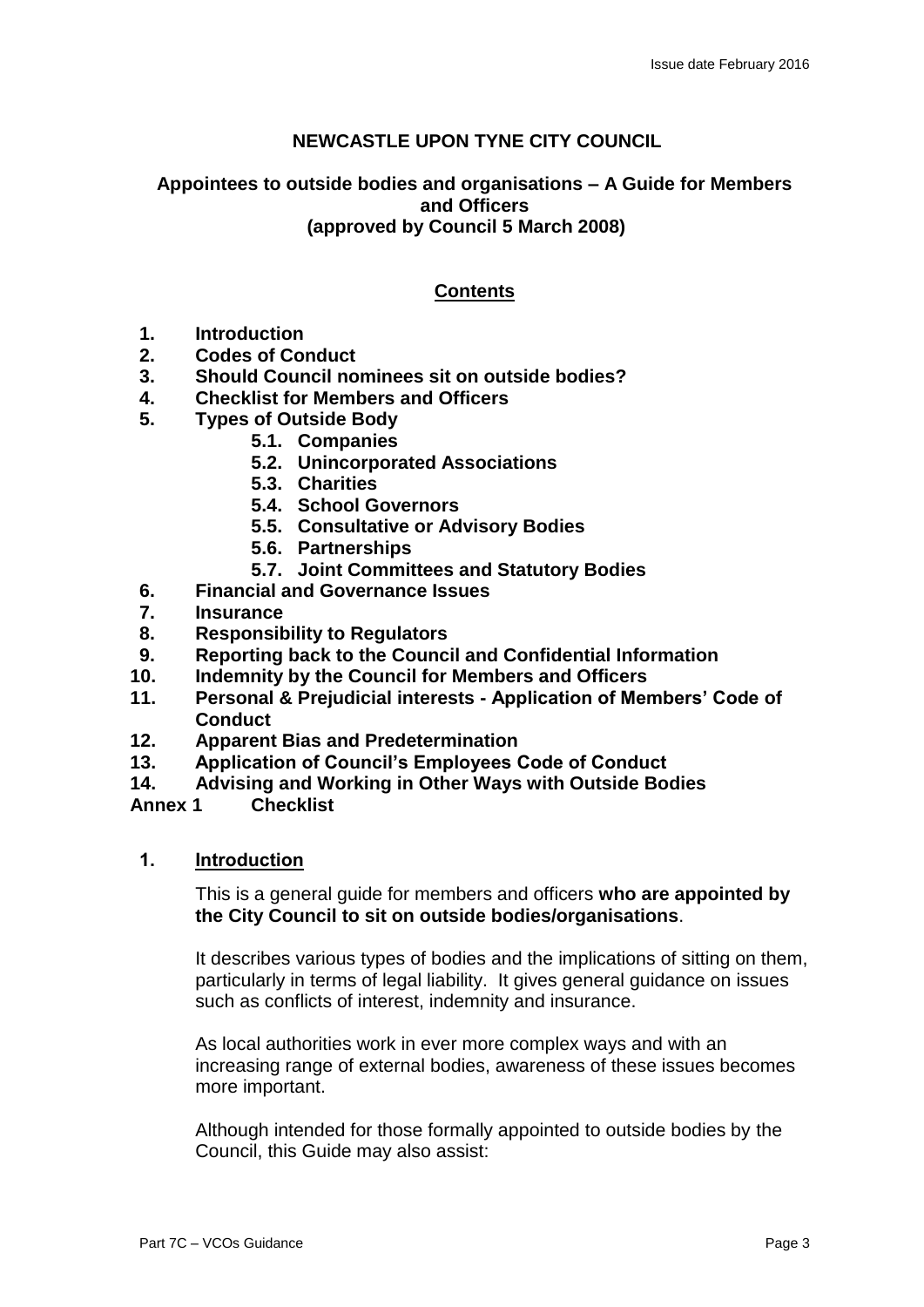(a) members or officers who are involved with an organisation in their private capacity, and remind them of their obligations if it has dealings with the Council, or

(b) officers who work with community and voluntary organisations as part of their job, without being formally appointed to them – section 14 of this Guide gives extra advice on this type of situation.

# **2. Codes of Conduct**

Elected **members** are governed by the Members' Code of Conduct (at Part 5.2A of the Newcastle Charter). Any member who is the Council's representative on an outside body should, when acting for that body, comply with the Code, unless it conflicts with any legal obligations to which the outside body is subject.

There is no national Code of Conduct for **officers** in English local authorities but the Council has adopted its own Code of Conduct for Employees. Like members, officers should comply with that Code when acting as the Council's appointee on an outside body, unless it conflicts with any other legal obligation imposed on the body.

Sections 11 and 13 of this Guide give further advice about the need under these Codes to declare personal interests arising from being a Council appointee.

# **3. Should Council nominees sit on outside bodies?**

Despite the cautionary advice in this Guide, it must be stressed that Council officers and members have for many years worked closely with, and represented the Council on, many outside bodies. Almost always these arrangements have worked well.

There are usually good reasons for Council representatives/nominees to sit on outside bodies, either because (a) it is required by law or (b) the Council is a member of, or has some ownership in, the organisation or (c) the Council is working in partnership with other organisations or public authorities. Appendices B and C of Part 8 of the Newcastle Charter list bodies on which elected members sit as Council nominees.

However the issues raised in this Guide suggest that in some cases careful thought should be given to how officers and members work with outside organisations and in particular the wisdom of them formally representing the Council on such bodies in any decision making role. This reservation applies particularly to officers, and those outside bodies which are independent of the local authority (i.e. of which the Council is neither a member nor has any other ownership) and which represent other interests within the wider community.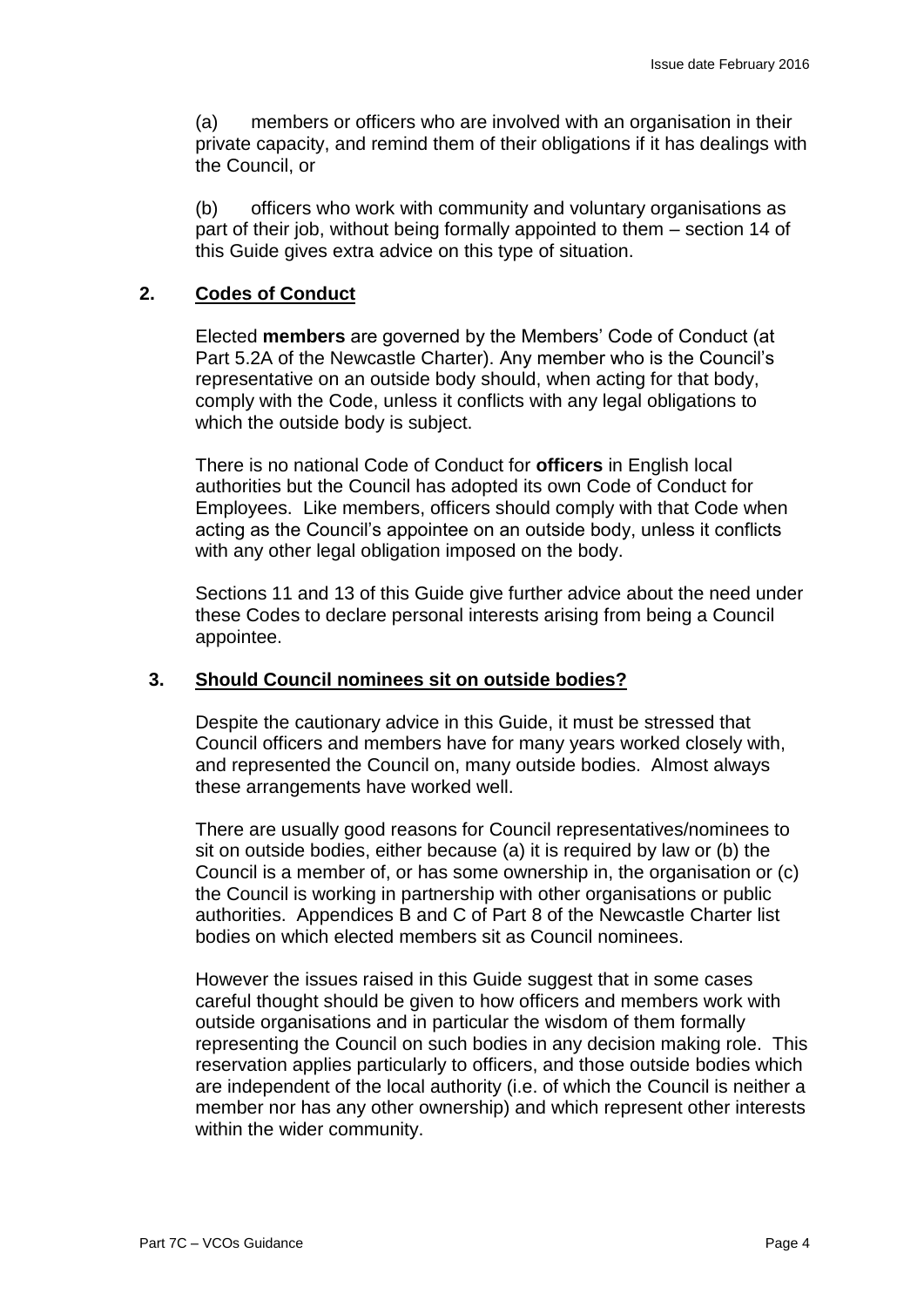Officers in carrying out their duties must often quite properly develop close working relationships with outside bodies (sections 14 of this Guide refers to this). However, it is suggested that rarely should it be necessary or desirable for an officer in his or her official capacity to become a member of that body or its decision making structure or to assume any decision making role in it. To do so runs the risk of the Council being seen as having undue influence on the organisation or undermining its independence. Equally, it may undermine the Council's ability to be seen to be dealing impartially with that organisation compared with others.

Thus, before deciding to appoint a Council representative/nominee to sit on any independent outside body, careful thought should be given to whether it is really needed or in the interests of either organisation. Can a productive and meaningful working relationship between the two not be achieved by other means? If an appointment is still thought appropriate, the advice of the Democratic Services Team Manager or Assistant Director Legal Services should be sought before it is made. The Democratic Services Team Manager will keep a record of any such appointment and thus should also be notified when it is made.

# **4. Checklist for Members and Officers appointed to outside bodies and organisations by the Council**

Annex 1 of this Guide is a Checklist for members and officers to use. If you are appointed to an outside body, it would be good practice to see if you can answer the questions in the checklist and, if not, make enquiries to enable you to do so.

This should help you understand the nature of the organisation and your role in it and help you work more effectively.

It is suggested you first ask the organisation itself, usually through its Secretary, to complete the checklist as far as it can and provide you with any documents referred to in it. Help on any outstanding questions can be sought from the Council's Democratic Services Team Manager or any other senior officer whose job involves working with the outside body – they may have useful information about it or your expected role on it.

Having completed the checklist, you should give a copy to the Democratic Services Team Manager. This will help the Council to (a) keep an up to date database of every organisation upon which it has nominees and (b) advise other members or officers who in future are asked to sit on the same organisation.

# **5. Types of Body**

A Council member or officer may represent it on an outside body in different ways, depending upon the type of body it is. S/he may for instance be a **member** of a management committee (which manages an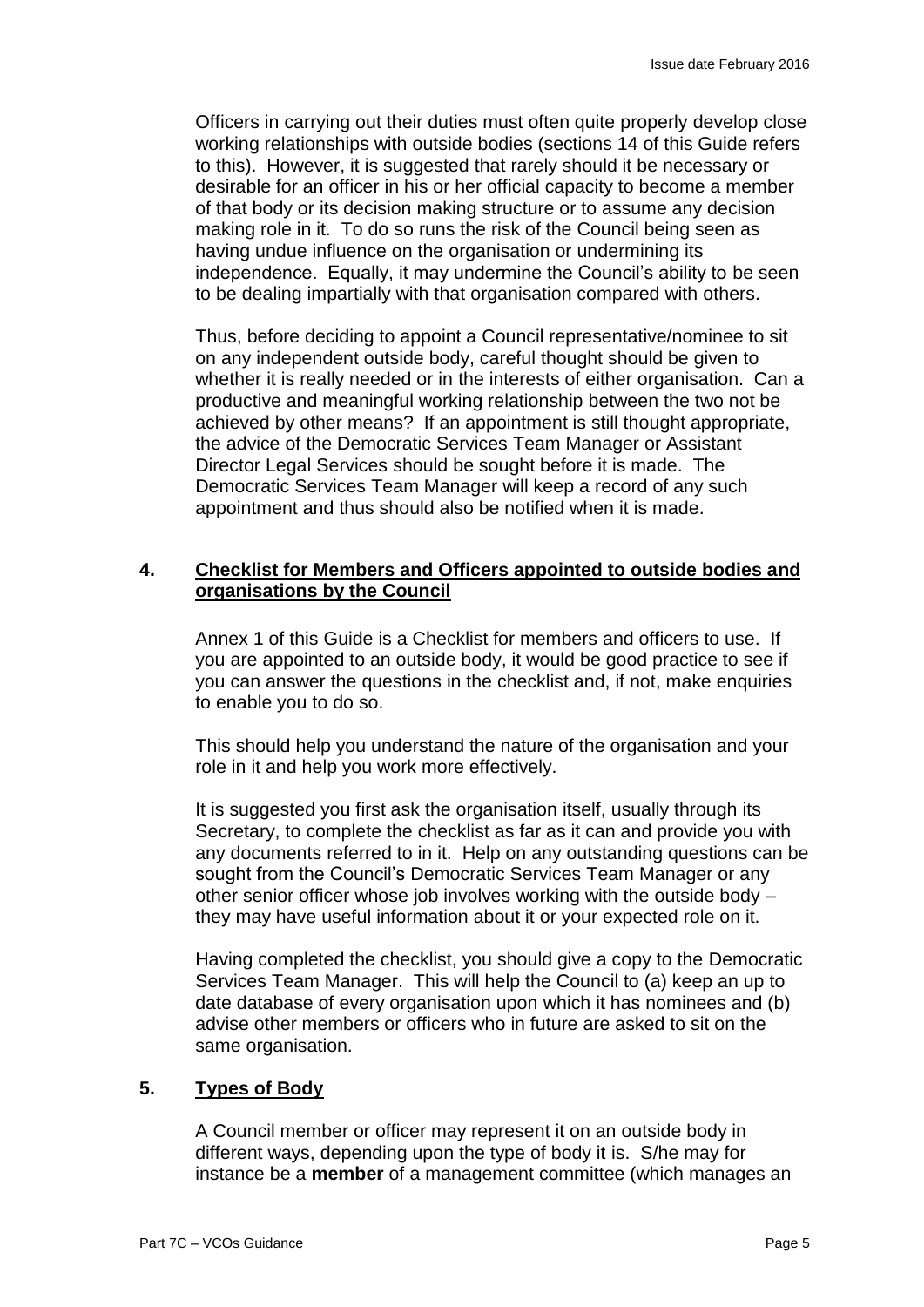unincorporated association) or a **director** of a company and/or a **trustee**  of a registered charity. The following paragraphs describe these different bodies and roles:

# **5.1 Companies (incorporated bodies)**

As an incorporated body, a company has a legal identity of its own, separate from its members. There are different types of company, the most usual being that limited by shares where the potential liability of the members (ie the owners or shareholders) is limited by the extent of their shareholding. Another common type is a company limited by guarantee where the members' liability is limited to a nominal sum eg £5.

The governing documents of a company are a Memorandum of Association (which sets out the objects and powers of the company) and the Articles of Association (which specify how it will be run, procedures at meetings, appointment of directors, etc).

Whatever type of company, it will be managed (subject to the overall control of its members or shareholders through general meetings) by a committee or board, usually called the Board of Directors.

*There are obligations for anyone who is a director of a company.* 

- **a fiduciary duty to the company**, (not to the individual shareholders or the Directors), to act honestly and in good faith and in the best interests of the company as a whole. Directors are, therefore, in the position of quasi-trustees who must take proper care of the assets of the company.
- **a general duty of care and skill** to the company but no greater skill than might reasonably be expected of someone with the particular knowledge and experience of that member or officer. A Director is **not expected to be an expert**, (unless he or she holds themselves out to be one) but is expected to use due diligence and to obtain advice if necessary.
- like a councillor in respect of Council decisions, a Director is under a duty to exercise **independent judgement**. If the Council appointed Director is in a position where the interests of the Council are relevant to a particular matter, s/he must disclose this and tread a fine line between the interests of the company and the Council. It is not acceptable to simply vote in accordance with the Council mandate - to do so means the Director has breached the duty owed to the company. In other words, simply because the Council has taken a particular line on an issue does not allow the Council appointee to take the same line when sitting as a Director. If that is not in the best interests of the Company then s/he should not follow that line.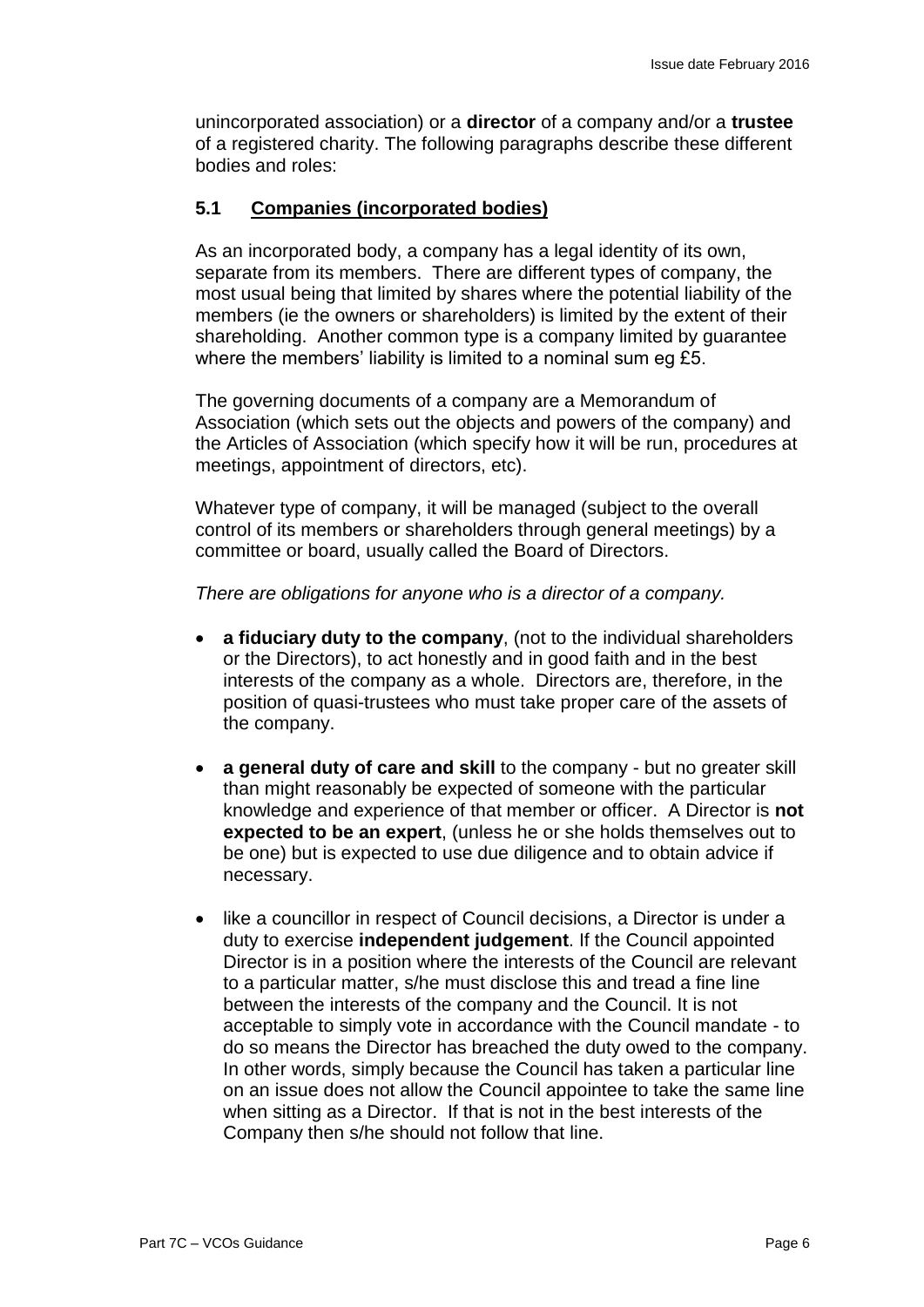- There may be **actual or potential conflicts between the interests** of the Council and the interests of the company. For example, the company might be inflating a bid for a Council grant. In such circumstances the proper way for the conflict to be dealt with is for the member or officer Director to resign from the company.
- Directors are not allowed to make a **private profit** from their position. They must therefore disclose to the company any interests they or their family have in relation to the company's contracts. Whether the Director is then allowed to vote will depend upon the Articles of Association.
- Directors must ensure **compliance** with the Companies Acts in relation to accounts and returns to the Registrar of Companies. Failure to do so can incur a fine and persistent default can lead to disqualification as a Director. In practice, this will be undertaken by officers of the company, particularly its secretary, but the Directors must reasonably satisfy themselves that these obligations are being discharged.
- Directors should also ensure the company **complies with other legislation** such as health and safety legislation if the company employs staff or contractors.

In practice, if as a Director you act in good faith, use adequate skill and vote in the best interests of the company in the light of any professional advice, you are highly unlikely to attract any personal liability, given the status of companies as separate legal bodies.

# **5.2 Unincorporated associations**

An unincorporated association is a group of people bound by a common purpose and not incorporated as a company. Most local voluntary and community organisations, clubs, residents' and tenants' associations, etc. will fall into this category.

An unincorporated association is not recognised as a legal entity – rather the law sees it as *'the members of Anytown Community Association acting together'* and recognises only the individuals who make up the organisation. Because it has no legal status, it cannot sue or be sued in its own name.

If an unincorporated association wants to own land or property, it will usually have to appoint two or more of its members as trustees to do so on its behalf.

If an unincorporated association cannot meet its financial obligations or gets into legal trouble, the members of the association (and particularly its management committee as the decision-makers) have potential unlimited personal liability.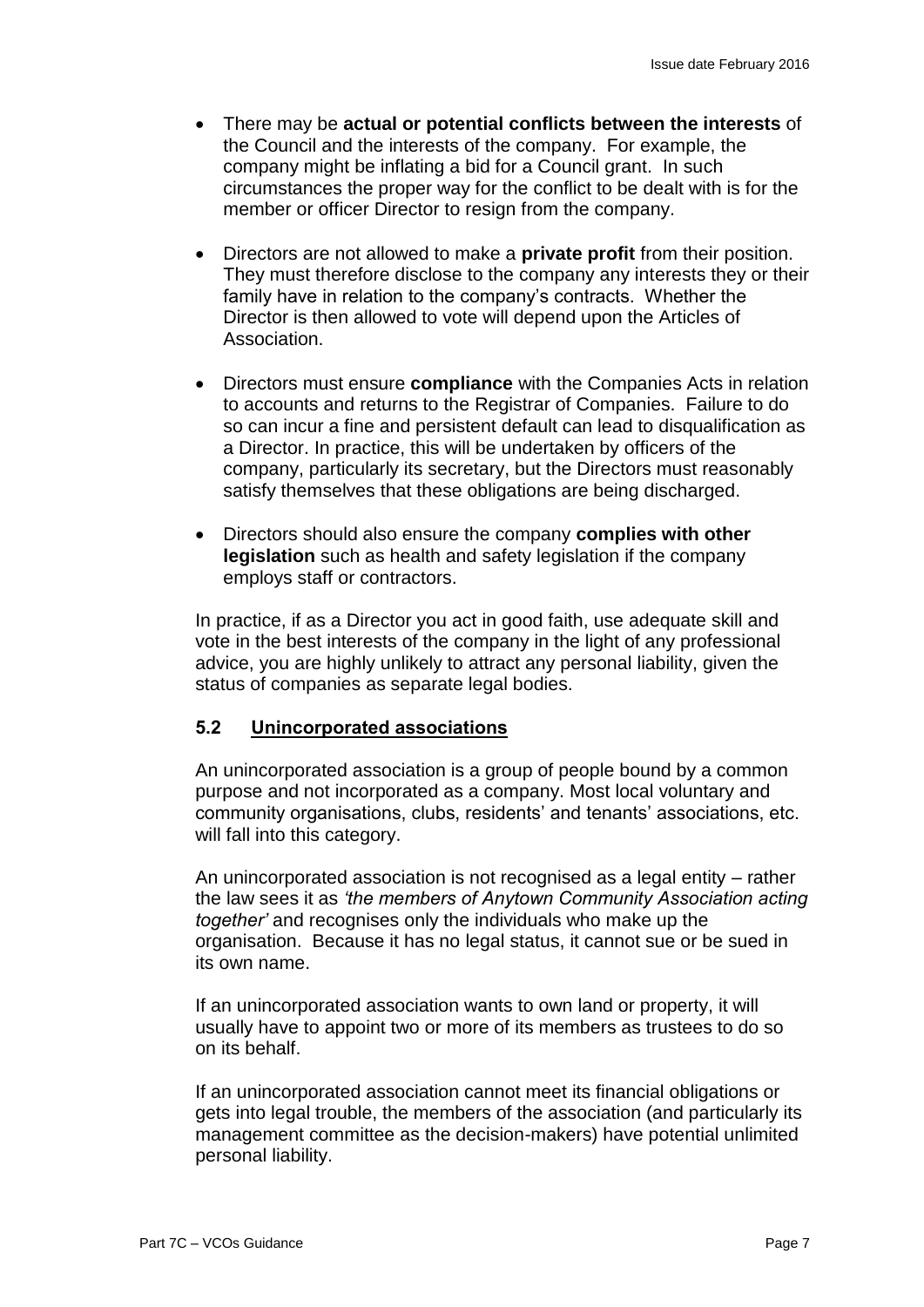There should be a written Constitution, which essentially is a set of rules agreed between members as to how the organisation will operate. Usually the constitution will provide for a management committee, drawn from its members, to be responsible for running the organisation, with input from the full membership at general meetings. The constitution may provide for one or more Council nominees(s) to be appointed to sit as a full member of the management committee, in which case that nominee (if s/he agrees to accept that appointment) will have all the potential liabilities of such a member. This should be clarified when nominations are being considered. Alternatively the Council appointee may be invited to attend management committee meetings simply as an observer or an advisor, in which case s/he will not be (and should not be treated as) a member of the committee and will not be entitled to vote and should not do so.

It is important that where any Council officer or member does attend in an advisory or observer role, s/he is not seen to be exerting any inappropriate influence upon the management committee when it is making decisions.

There are some general points to bear in mind:

- Management Committee members must act within the **terms of the constitution** and must take **reasonable care** when exercising their powers.
- Members or officers who sit as members of a Management Committee will have **joint and several liability** with other members of it. This is because the unincorporated association itself has no legal status, and any redress sought by third parties dealing with it can only be through its members. The members will however have an indemnity from the funds of the association if they have acted properly. However, if the body has insufficient funds they will be potentially liable for any shortfall.
- There is potential **personal liability** in the event of acting outside of the authority given, not complying with the law or acting criminally.
- It is possible that the organisation itself can take out **insurance** for its members as long as its constitution allows for this.

Management Committees of unincorporated associations often include a mixture of those with little or no commercial or business experience or skills and those who have plenty of such experience and skills. In the vast majority of cases they work well together, but sometimes problems can occur. The members of a management committee and its employees may disagree about how the body should be run, the members of the committee may fall out between themselves over this or they may simply be very incompetent at running the organisation. Such problems can in turn lead to financial difficulties and potential personal liability of the members for such things as: outstanding rent arrears on any building the organisation uses; payment of compensation to staff for redundancy, unfair dismissal or discrimination; the payment of any outstanding debts of the organisation.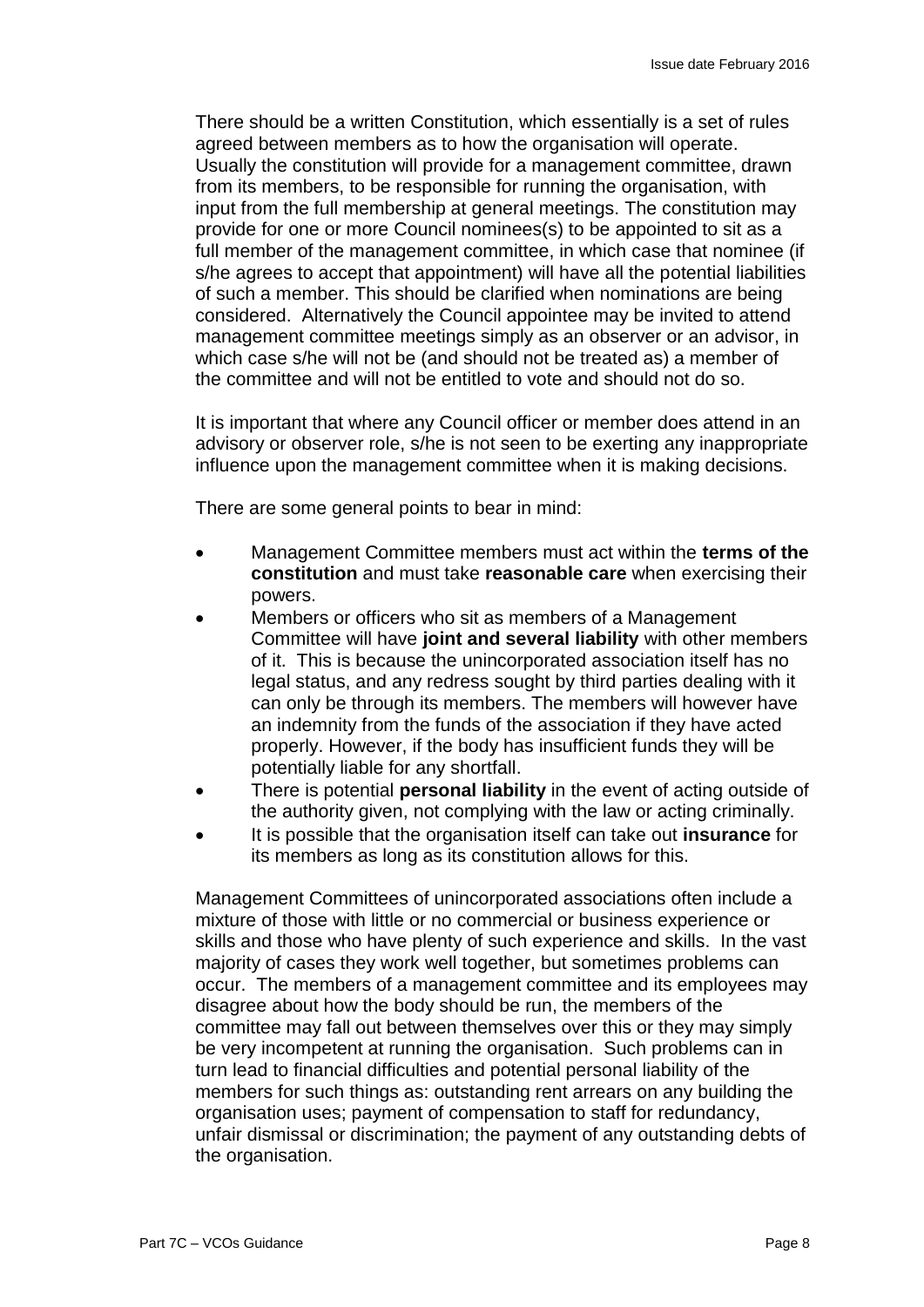Any Council member or officer appointed by the Council to a management committee should be aware of these risks and should seek the advice of the Assistant Director Legal Services, Director of Resources or Democratic Services Team Manager if s/he has any concerns about the way in which the body is being managed or the likelihood of any of these sort of financial risks materialising

# **5.3 Charities**

Most charities must be registered with the Charity Commission although some exempted or excepted charities need not be.

A charity will have adopted one of several possible legal structures. The most common are:

- An unincorporated association (see above)
- A company limited by guarantee (see above)
- A charitable trust, which is another type of unincorporated organisation which will be regulated by its trust documents
- A friendly society, another type of unincorporated organisation
- An industrial and provident society, a type of corporate organisation regulated by statute.

All charities hold their assets *in trust* which is why those responsible for the general control and management of a charity are referred to as Trustees. All charities must have charity trustees or their equivalent. In a company established for charitable purposes, the directors are the equivalent of the charity trustees. In an unincorporated association, the management committee members will fulfil that role.

# **Charity Trustees**

A Trustee of a charity must:

- act in the **best interests** of the charity
- know about and act in accordance with its **governing documents**
- **protect the charity's property and assets,** and ensure their efficient, economic and effective use
- **comply with charity law** ie the Charities' Acts and the Trustee Act 2000.
- not make a **private profit** from their position or contract to do business with the charity.
- act with the **standard of care** that an ordinary and prudent business person would show. Higher standards are required of professionals and in relation to investment matters.
- ensure that the information relating to the trust and trustees is **registered with the Charity Commission** on time and that annual accounts and returns are completed and sent.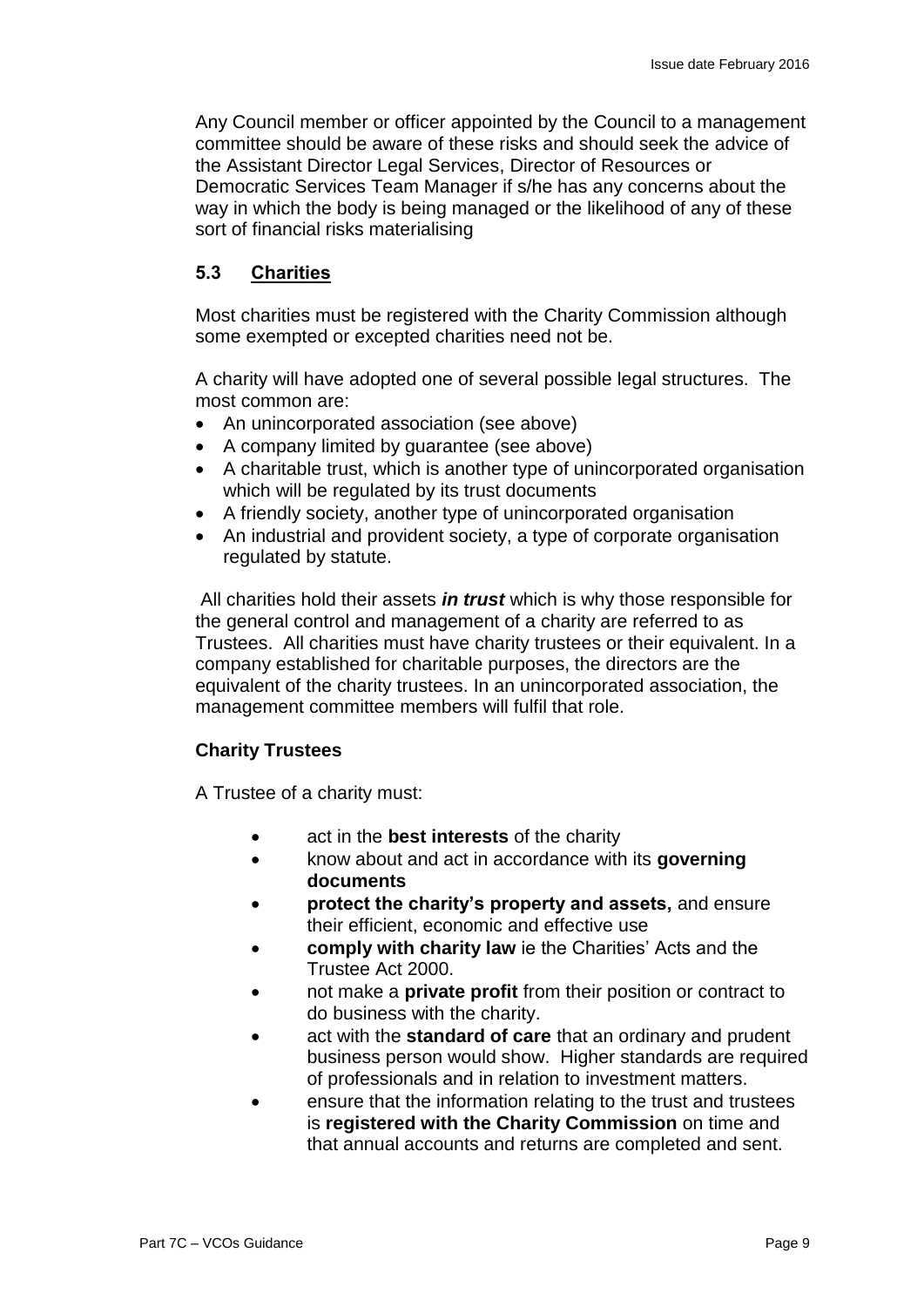- ensure that letterheads, adverts, cheques etc bear a **statement** that the organisation is a registered charity, if its income exceeds £5,000.
- ensure the charity's **compliance with all relevant legislation**, for example, in relation to tax and health and safety, child protection etc.
- not be employed by the charity unless this is authorised by the governing documents or the Charity Commission.

Anyone can obtain advice and help from the Charity Commission – tel 0845 300 0218 (local rate charge), e-mail: enquiries@charitycommission.gov.uk. If the points above and Charity Commission advice are followed, personal liability is likely to be avoided.

A number of useful publications are available on the Charity Commission's website: [www.charitycommission.gov.uk,](http://www.charitycommission.gov.uk/) in particular 'The Essential Trustee' which explains the roles and responsibilities of charity trustees in some detail.

Trustees of an unincorporated association or a charitable trust can be **personally liable to third parties** because (unlike a company), the charity has no separate legal identity. Trustees are, however, entitled to an indemnity from the charity if they have acted properly in incurring the liability.

Such trustees remain **personally liable when they retire** and should therefore seek an indemnity from their successors.

Trustees may take out **insurance** which should cover them as long as they have acted properly and within their powers for liability while acting as a Trustee. Alternatively the charity itself has power under the Charities Act 2006 to purchase trustee indemnity insurance, as long as the governing document does not specifically exclude this. However, insurance will not provide cover against liability for criminal acts, fraud etc.

# **5.4**. **School Governors**

A member or officer may be appointed a school governor on the 'governing body' of a school.

The governing body of a community, voluntary or maintained school has a **separate legal identity** from that of the individual Governors (this is like the position with companies). It means that the Governing Body, rather than individual Governors, will generally be responsible for the acts of the governors. So long as a Governor acts honestly and reasonably and within their powers when carrying out their delegated powers/duties, any liability will fall on the governing body rather than the individual governor concerned.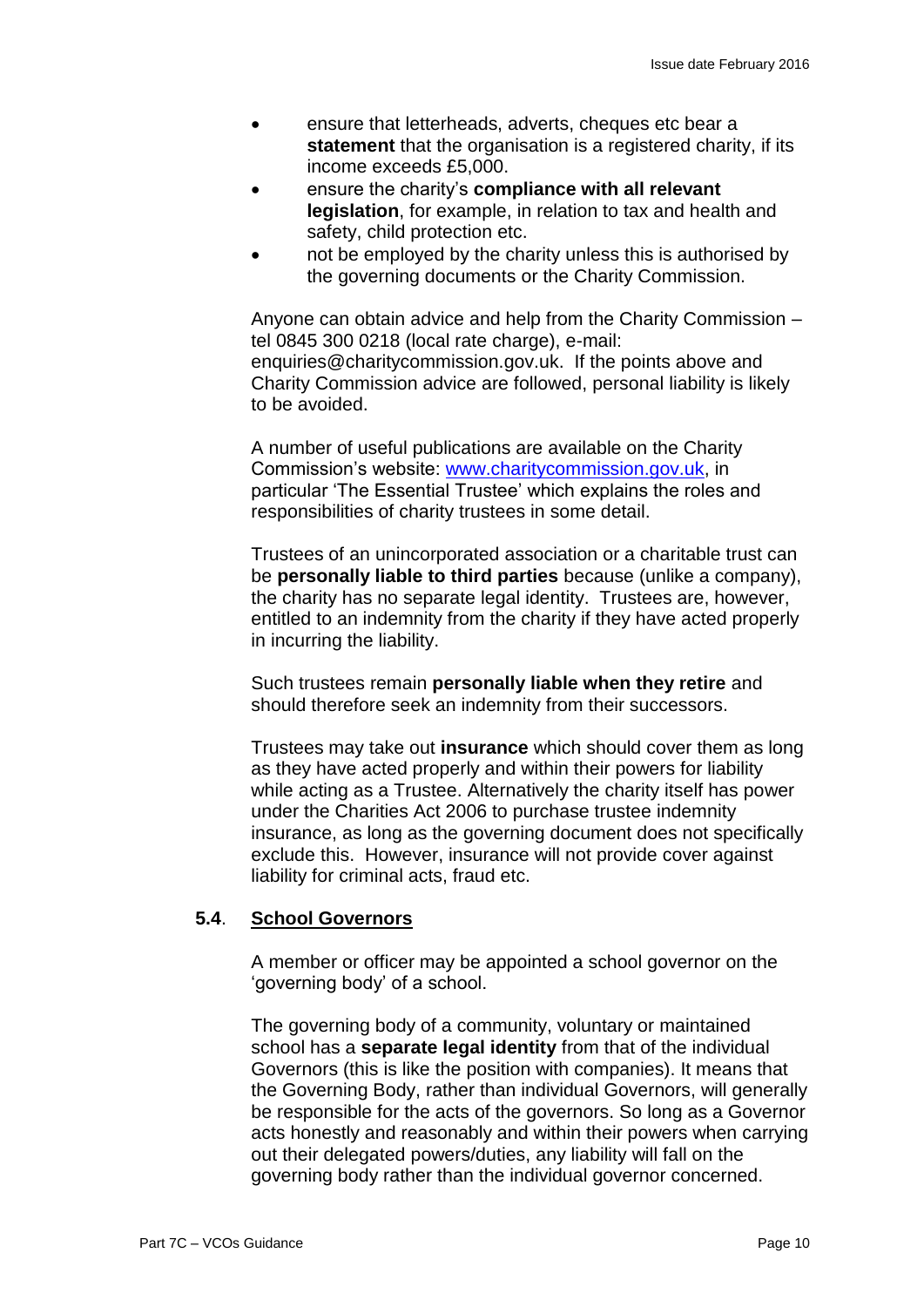Governors should follow these principles:

- Always **act reasonably**, seek and act upon professional advice when necessary and at all times act with the **school's best interests** as the main consideration.
- If, as a Governor, it is appropriate to act on your own, ensure you are acting under **properly delegated authority** and that what you are doing falls within the parameters of that authority.

As the LEA, the Council has developed a model code of conduct for school governors which it encourages governing bodies to adopt. Local authority appointees are required to sign up to that code.

# **5.5 Consultative or Advisory Bodies**

These are bodies the Council may recognise as having a formal advisory or consultative role. An example is an external committee or a statutory partnership which advises the Council on various issues, or the sub-groups of such bodies which may advise those bodies or the Council direct.

Such bodies may have a variety of different arrangements under which they operate, often simply some written terms of reference set out in an agreement between the parties who set up the body. In practice such bodies, given their advisory role, are unlikely to employ anyone or have contractual relations with any third parties or enter into any significant financial commitments. Thus, the Council appointee on such a body should have no risk of any personal liability or any particular legal obligations arising from membership of it. However it is still important to understand what its remit is and any potential risks and to seek the advice of the Democratic Services Team Manager, Director of Resources or Assistant Director Legal Services if in any doubt.

Such a body may champion a position on a particular issue which comes before the Council for consideration and decision. In this event, the Council appointee on such a body must understand his or her position in terms of personal and prejudicial interests and possible bias (see later under sections 12 and 13).

# **5.6 Partnerships**

The Council has a range of partnership arrangements with other organisations to achieve agreed outcomes which the partners believe they cannot reasonably achieve alone. These partnerships may sometimes be formalised into a company arrangement, but will usually rely on some form of written Agreement between the parties setting out how they will work together. This is likely to involve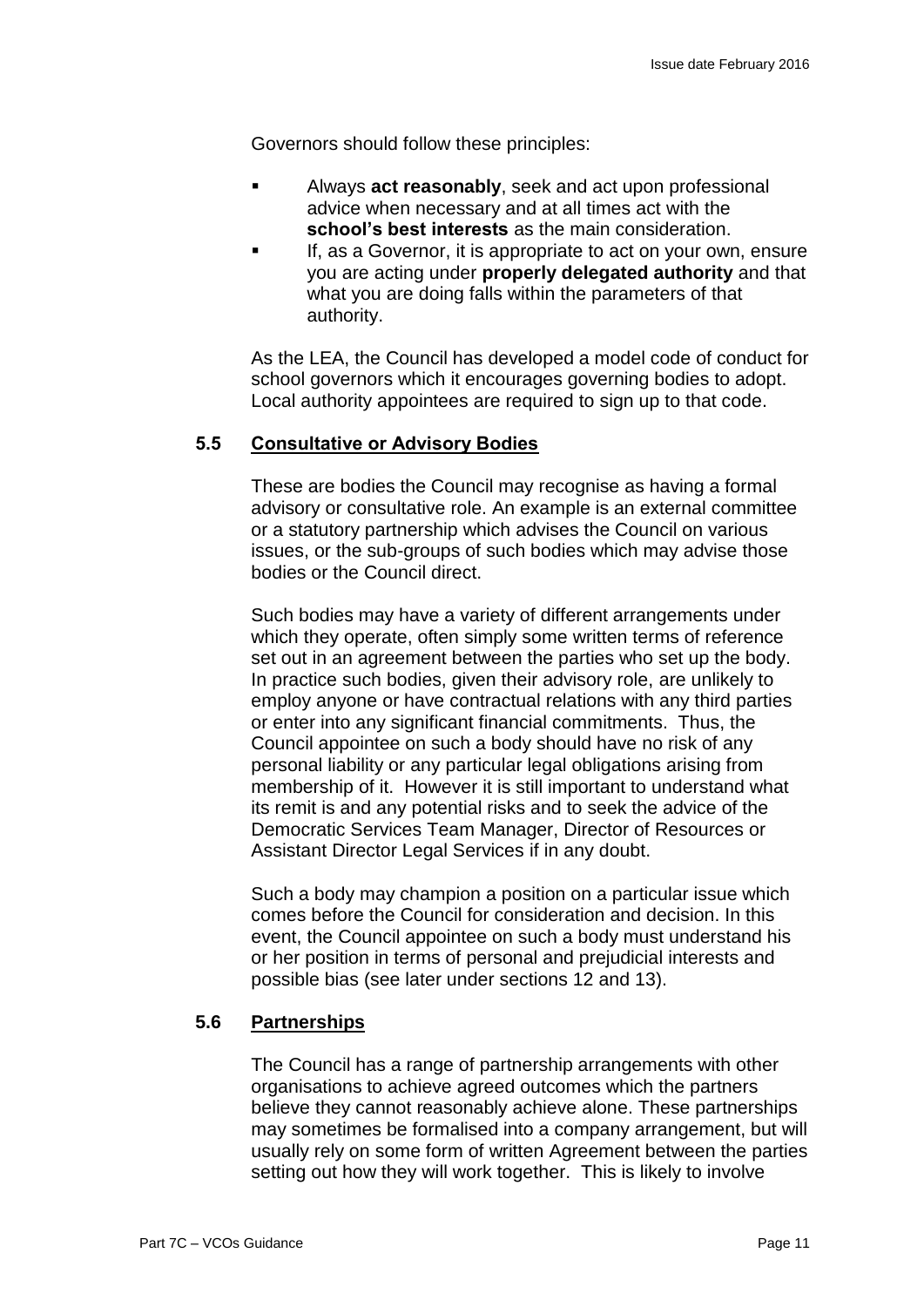Council officers or members being appointed to sit on committees or working groups within these partnerships.

In a sense these partnerships are strictly not 'outside bodies' as envisaged by this Guide, being rather joint working arrangements. Often they may be essentially 'advisory bodies' as discussed in 5.5 above. They will not be legal entities (unless formally incorporated as companies) and ultimately each organisation which is a member of the partnership will exercise its own powers and functions as an independent body, albeit often influenced by the joint objectives of, and any decisions taken or guidance given by, the partnership.

The role and responsibilities of the Council, and its appointees, within such partnerships should be explained in the relevant Partnership Agreement although their main responsibility will be to represent the interests of the city and its inhabitants.

To the extent any partnership purports to contract or deal with the outside world as a partnership, and incurs liabilities in that collective capacity, then unless incorporated, it is likely to be treated as an unincorporated association with the potential unlimited liability of all its members, including the Council, as explained in section 5.2 above.

# **5.7 Joint Committees and Statutory Bodies**

The Council sometimes formally works with other local authorities through joint committees set up under the Local Government Acts 1972 or 2000 in order to better discharge their statutory functions, or through other bodies created by statute eg the Tyne and Wear Integrated Transport Authority. In both cases, Council representatives will be appointed.

The former are essentially a type of partnership, not strictly outside bodies, which will usually be regulated by a written agreement between the authorities (as to their terms of reference, delegated powers, etc) as well as by local government legislation generally. That legislation provides for different types of joint committee, depending upon whether the committee is discharging executive or non-executive functions on behalf of the two authorities or is acting as an advisory joint committee only. The type of joint committee will also influence other matters eg whether political balance rules apply to its membership and whether non-councillors can be coopted onto it. However, whatever type of joint committee it is, Council appointees, as for any partnership, will be responsible for representing the Council's interests on it. Article 12 of the Council's Charter describes the different types of such joint arrangements which are available.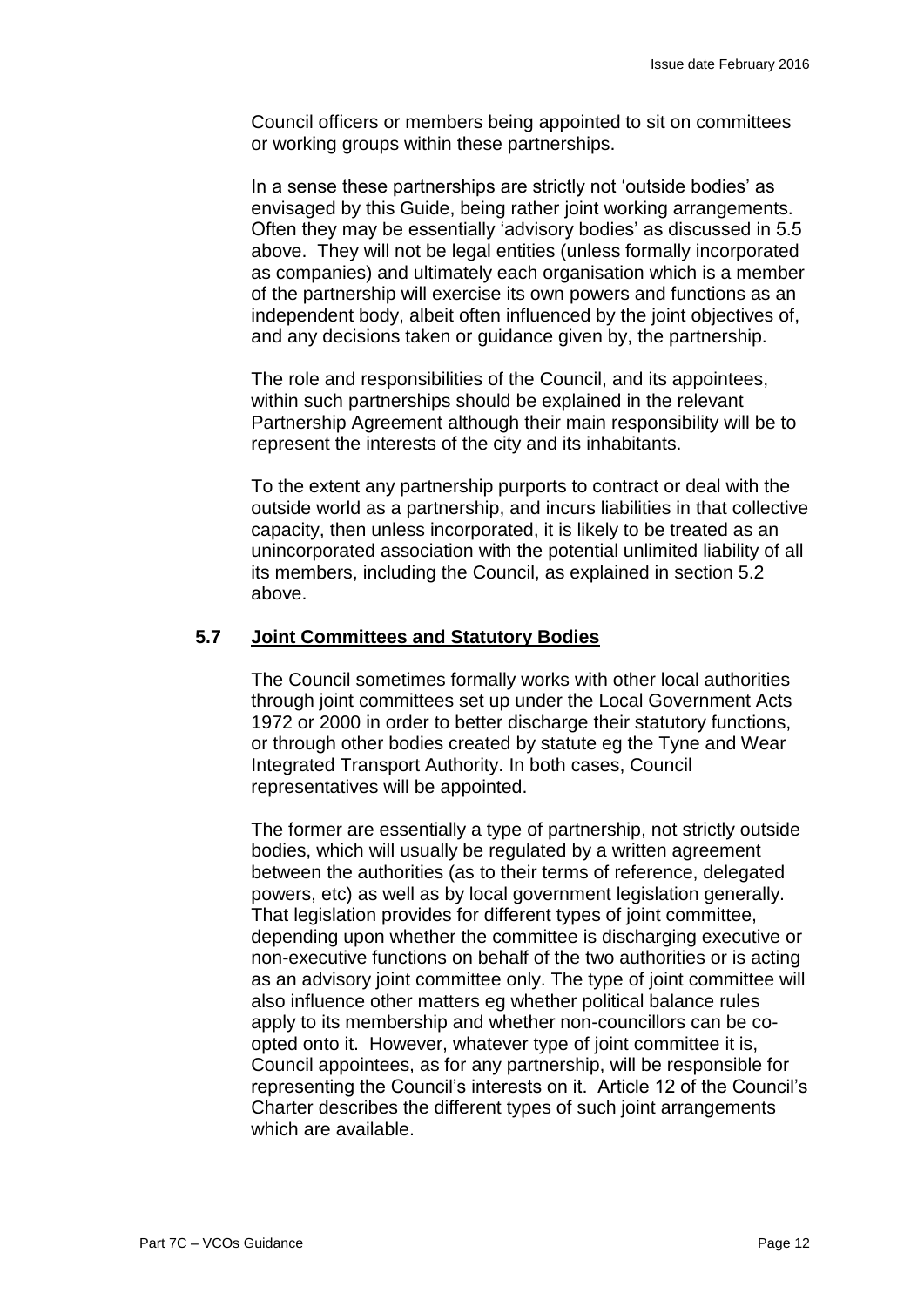The latter, as statutory bodies, will be legal entities regulated by the legislation creating them and their own detailed governance arrangements. Being akin to corporate bodies, Council appointees must have regard principally to the interests of the body and the furtherance of its statutory functions and obligations.

#### **6. Financial and Governance issues**

If a member or officer is part of the management structure of an organisation they will have certain financial and governance responsibilities to that body. Some of these have already been mentioned above. However, there are some other financial and governance issues to be aware of:

- Ensure that regular accurate and up to date financial information is available to you.
- Understand how decisions are made in the organisation. What is the decision-making forum? What powers to make decisions have been delegated, to whom and what is the exact scope of the delegation?
- Do you have any decision-making powers and if so what is the exact scope of that power?
- What is the process if the organisation wants to contract with a third party? Who can sign those contracts in a way which binds the organisation?

# **Should the body face financial difficulties, you should be aware of the following:**

- The need to apply **reasonable skill and care** to help to protect the body's financial interests.
- Should the body begin to get into financial difficulties, you with your fellow directors, committee members or trustees, must take **specialist advice** and act **as early as possible** to protect the body's potential creditors.
- In particular there may come a point when it is clear that the organisation will have no reasonable prospect of avoiding liquidation and you must then take every step to **minimise losses to creditors**.

Whilst this applies to all organisations, these obligations are most clearly defined for **companies**. If a company continues to trade after there is no reasonable prospect of avoiding liquidation, this is "wrongful trading" and could lead to **personal financial responsibility to creditors** for the Director. It is important to remain aware of the company's financial affairs and act very quickly should the company appear to be in financial difficulty. Seek professional advice from the company's legal and/or financial advisors as to the options.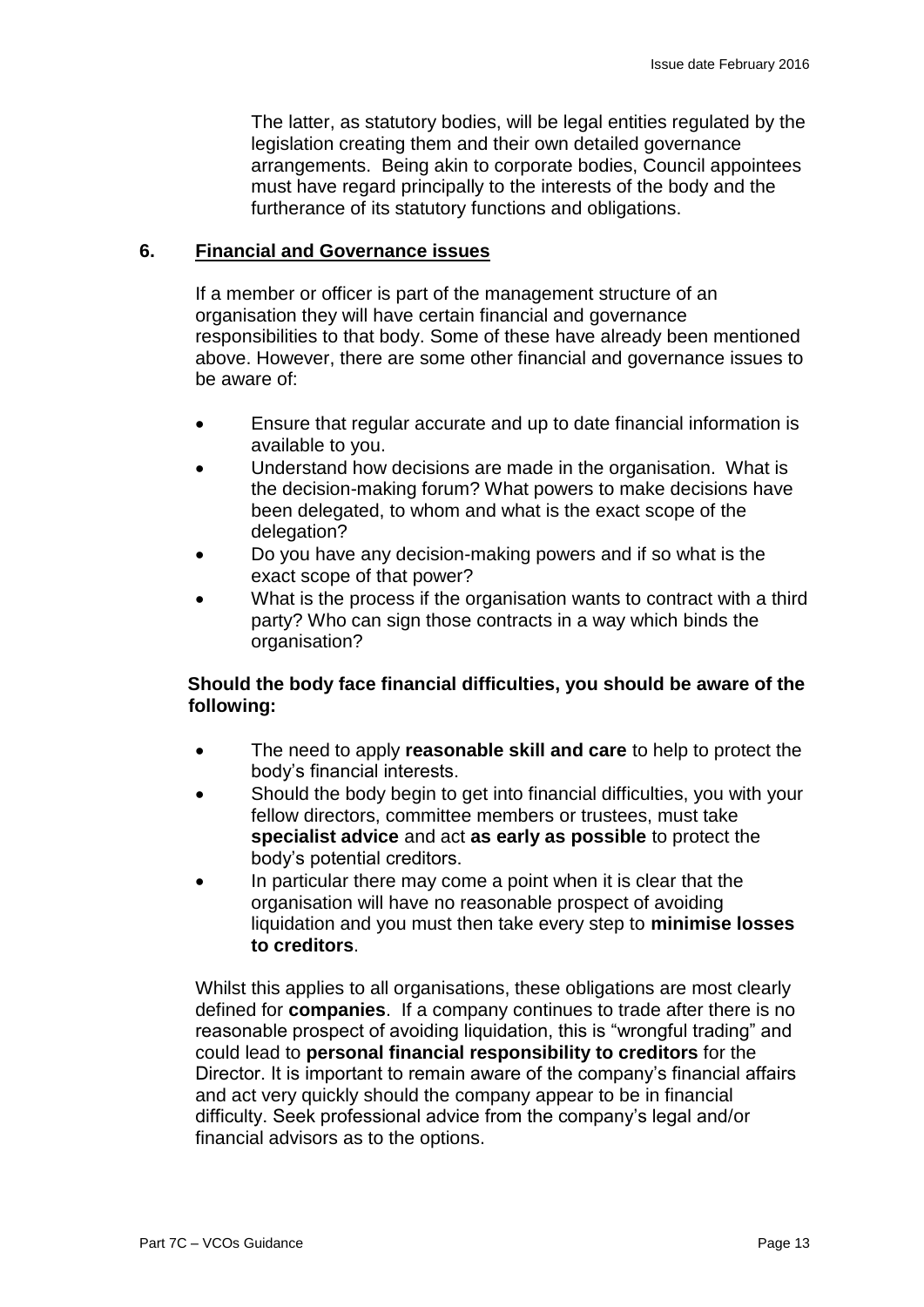# **7. Insurance**

In general, you should be satisfied about the outside body's provision for insurance. For instance, is there in place any insurance to cover **your role**? What insurance is there for **other purposes**, e.g. third party liability and employers liability (the latter being a legal obligation for all organisations which employ staff). Adequate and comprehensive insurance cover for the organisation is likely to limit any residual exposure as a Trustee, Director, committee member etc. Seek the advice of the Director of Resources if you are in any doubt about whether the cover is sufficient.

Any residual risk exposure may well be mitigated through the Council's power to indemnify members and officers against any such liability – see section 10 below about Indemnities.

#### **8. Responsibility to Regulators**

Members and officers sitting on an outside body should be aware of whether it owes any obligations to regulators or other outside agencies. Depending on what it is, the following agencies might be relevant – Housing Corporation, District Auditor, Information Commissioner (data protection and human rights issues), Charity Commission, Registrar of Companies or the Health and Safety Executive. The organisation should know which agencies are applicable and have systems in place to liaise with them and comply with their requirements. It is likely to be part of the member or officer appointee role to help ensure these obligations are complied with.

#### **9. Reporting back to the Council and Confidential Information**

One reason why members and officers are appointed to an outside body is to establish/reinforce links between it and the Council. A flow of information (both ways) is desirable. There is no standard way of doing this and will vary depending upon the nature of the outside body and its relationship with the Council. Advice on appropriate reporting mechanisms in line with the Newcastle Charter can be sought from the Assistant Director Legal Services or Democratic Services Team Manager.

If an outside body requires a member, or officer, to treat its business as confidential, this should be complied with. Given this duty of confidentiality, make it clear to the organisation that you will be reporting back to the Council. In that way confidential information can be identified and protected.

Equally, a Council appointee on an outside body should ensure information which is confidential to the Council is not disclosed to that body or other members of it. This obviously applies to information the Council is legally bound not to disclose eg because it was expressly given to the Council in confidence or personal data protected by the data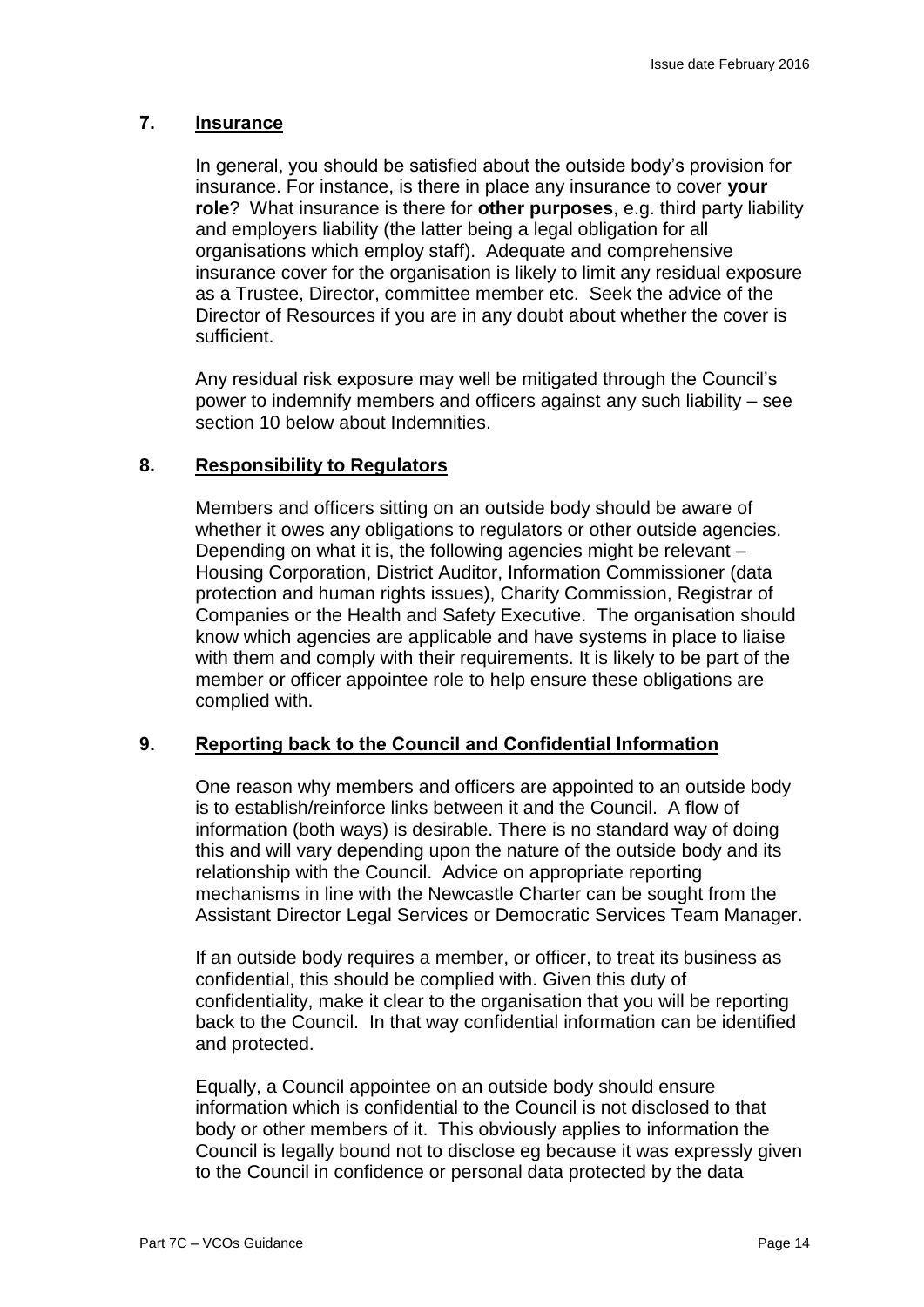protection legislation. However it also includes any other information which the Council officer or member may have received in confidence, particularly commercially sensitive information, and which if disclosed could harm the Council's interests. The advice of Assistant Director Legal Services should be sought if you are in any doubt about whether any information can be disclosed.

#### **10. Indemnity by the Council for Members and Officers**

The Local Authorities (Indemnities for Members and Officers) Order 2004 allows the Council to indemnify any member or officer out of public funds for any personal liability arising from actions or decisions taken by them in the course of their duties. Importantly in this context, this includes anything done by a member or officer when acting as the Council's representative on an outside body. (Before 2004, the powers of local authorities in this regard were more limited and uncertain).

There are however still some limits on this power of the Council to indemnify. A member or officer cannot be indemnified for any criminal offence, fraud, deliberate wrongdoing or recklessness or the making of a defamation claim (although it can cover running a defence to such a claim). It can cover the costs of defending criminal proceedings but only on the condition that the member or officer reimburses these costs if convicted of the offence.

Subject to these provisos, the Council has a discretion to indemnify any member or officer representative on an outside body for any personal responsibility for the debts or liabilities of the body (or the costs of defending a claim) when the member or officer has acted in good faith and honestly throughout.

**For members**, any request for (or advice upon) an indemnity should be made to the Democratic Services Team Manager, who will determine whether it should be given and, if so, in what amount and on what conditions, after consultation with the Chief Executive, Director of Resources, Assistant Director Legal Services and the Leaders of the two political groups.

**For Council officers**, it is an implied term of their contract of employment as a result of published Council policy that the Council will (except in the situations listed below) indemnify them against any claims arising whilst pursuing their duties and acting within the scope of their employment provided that the officer has:

(a) acted in good faith, and honestly believed they were acting within their powers as a council employee, and

(b) notified their Director immediately they became aware of the circumstances likely to form the basis of any claim.

The exceptions where this indemnity will not apply are where the loss has been caused by or arises from: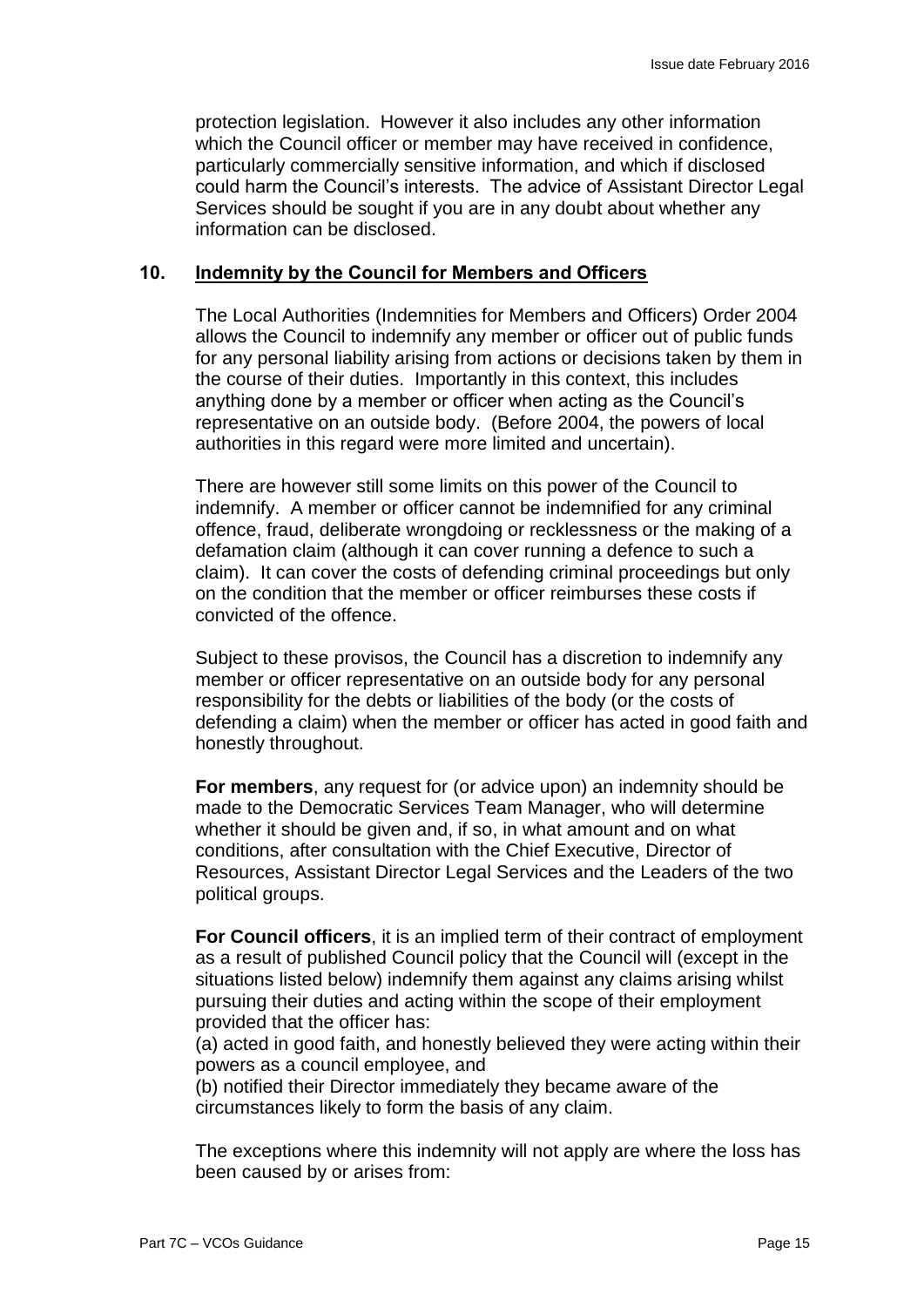- (a) the officer's fraud, dishonesty or commission of any criminal offence, or
- (b) the officer's gross or wilful negligence or recklessness without regard to the consequences of their actions, or
- (c) any negligence, error or omission by the officer other than in the course of their duties, or
- (d) libel or slander unless specifically authorised, or
- (e) liability under a court order for repayment obtained by the District Auditor.

Any officer concerned about the possible need to rely on such an indemnity, and whether it is likely to be forthcoming, should consult their Head of Service in the first instance.

# **11. Application of the Code of Conduct for Members – Personal and Non-participatory interests**

This section relates to members conduct when taking part in Council business which affects the outside body to which s/he is appointed.

#### **Registration of Personal Interests**

Under paragraph 11(b) of the Code of Conduct, a councillor must register with the Monitoring Officer his/her membership of, or position of general control or management in, any body to which s/he has been appointed or nominated by the Council. In practice, this will be done automatically by the Democratic Services Team Manager on behalf of the member at the time the appointment is made.

(Incidentally, a councillor must also register their interest in any other body of which they are a member or in a position of control or management if the body exercises public or charitable functions or whose main purposes include the influence of public opinion or policy).

#### **Non-participatory interest**

The Code says that sometimes a personal interest will also be a nonparticipatory interest. The **initial test** for deciding whether a non-participatory interest exists is: *Would a member of the public, knowing the relevant facts, reasonably think the personal interest to be so significant that it is likely to prejudice the member's judgement of the public interest?*

However, even if that test is satisfied, there will only be a non-participatory interest in relation to an outside body if the item of Council business in question either (a) affects the financial position of that body or (b) concerns a request for any consent, licence, permission or registration which relates to or affects it.

If a member does have a non-participatory interest, s/he must declare that fact to the meeting, leave the meeting and not take any part in the discussion or vote on the matter.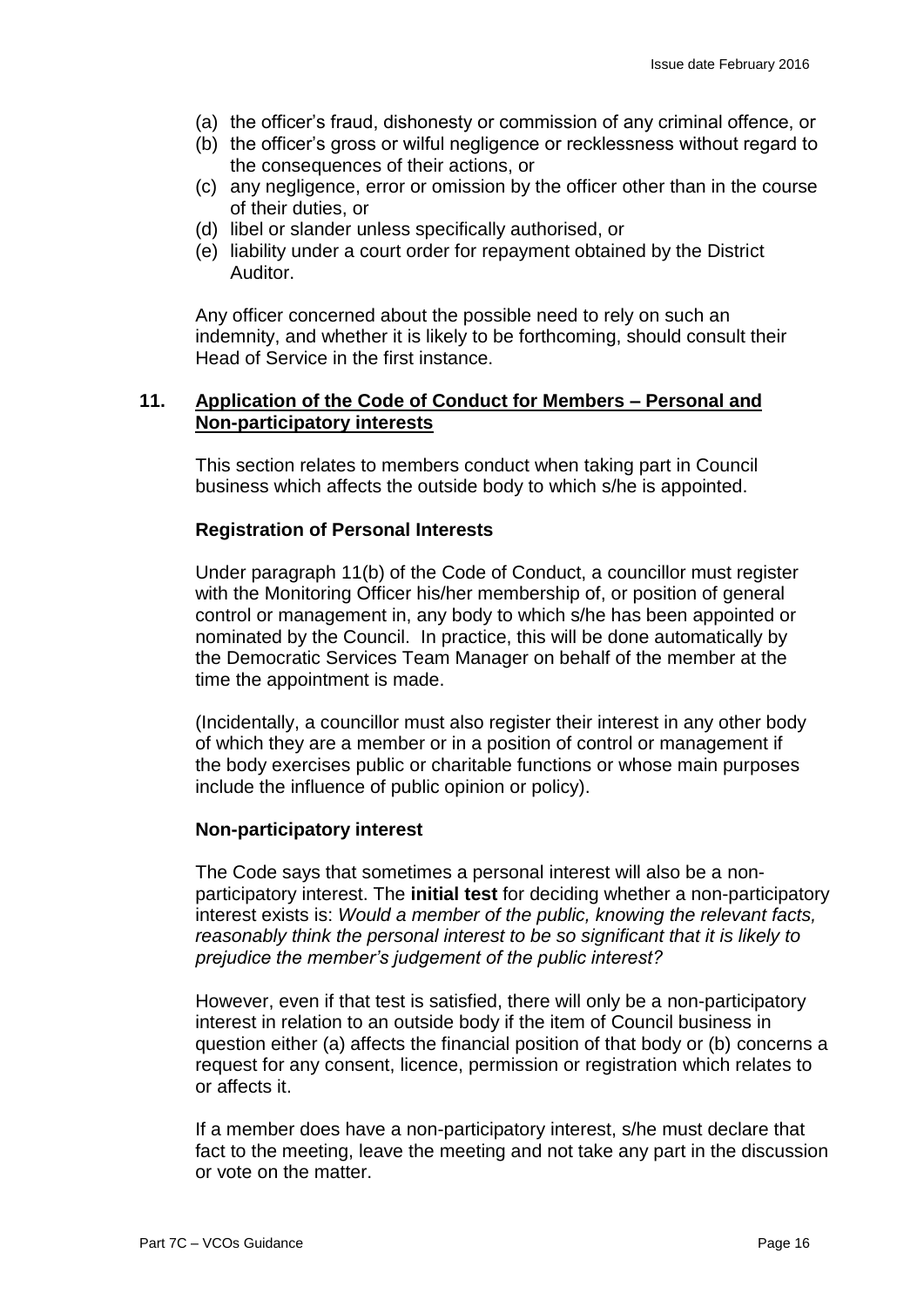# **12. Apparent Bias and Predetermination**

As well as possible non-participatory interests under the Code of Conduct, local authority decision-makers must also be mindful of the concepts of apparent bias and predetermination.

Section 25 of the Localism Act 2011 provides that:

"A decision maker is not to be taken to have had, or appeared to have had, a closed mind when making the decision because: a) the decision-maker had previously done anything that directly or indirectly indicated what view the decision maker took, or would or might take, in relation to a matter, and;

b) the matter was relevant to the decision".

This provision applies to decisions made in discharging functions of the Council, the functions of the Council's Cabinet, decisions of Committee (including Planning and Licensing) and decisions made by officers of the Council. The provision applies to co-opted members as well as councillors (referred to as "member(s)" below) and officers of the Council.

The main point is that by the time the decision maker considers the matter before them they must have an open mind and appear to have an open mind in respect of the decision to be made.

If a member, or officer, can be shown to have made a decision on behalf of the Council– or been party to such a decision – with a biased or closed mind, then the decision could be challenged and set aside. (This could arise where there is likely to be a public perception that because of your personal interest in a particular matter, you cannot properly decide what is in the wider public interest, or where you have reached a definite view on a matter beforehand and thus are not open to properly considering the arguments for and against when asked to make a decision on it). **This is a particular risk in relation to quasi-judicial decisions made by the Council or in the Council's name eg. the determination of licensing and planning applications.** 

In any event, irrespective of any risk of legal challenge, it is important that the public should remain confident in the administration of local government.

Thus, careful consideration should be given to whether membership of an outside body, even as an appointee of the Council, should reasonably preclude participation in any Council discussion and decision on a matter concerning that body. Would a fair-minded observer, knowing the background, consider that there was a real danger of bias from the decision-maker's involvement in the outside body? Is the Council being influenced by the outside body, not just properly through the body's formal representations, but also by one of the Council's decision-makers having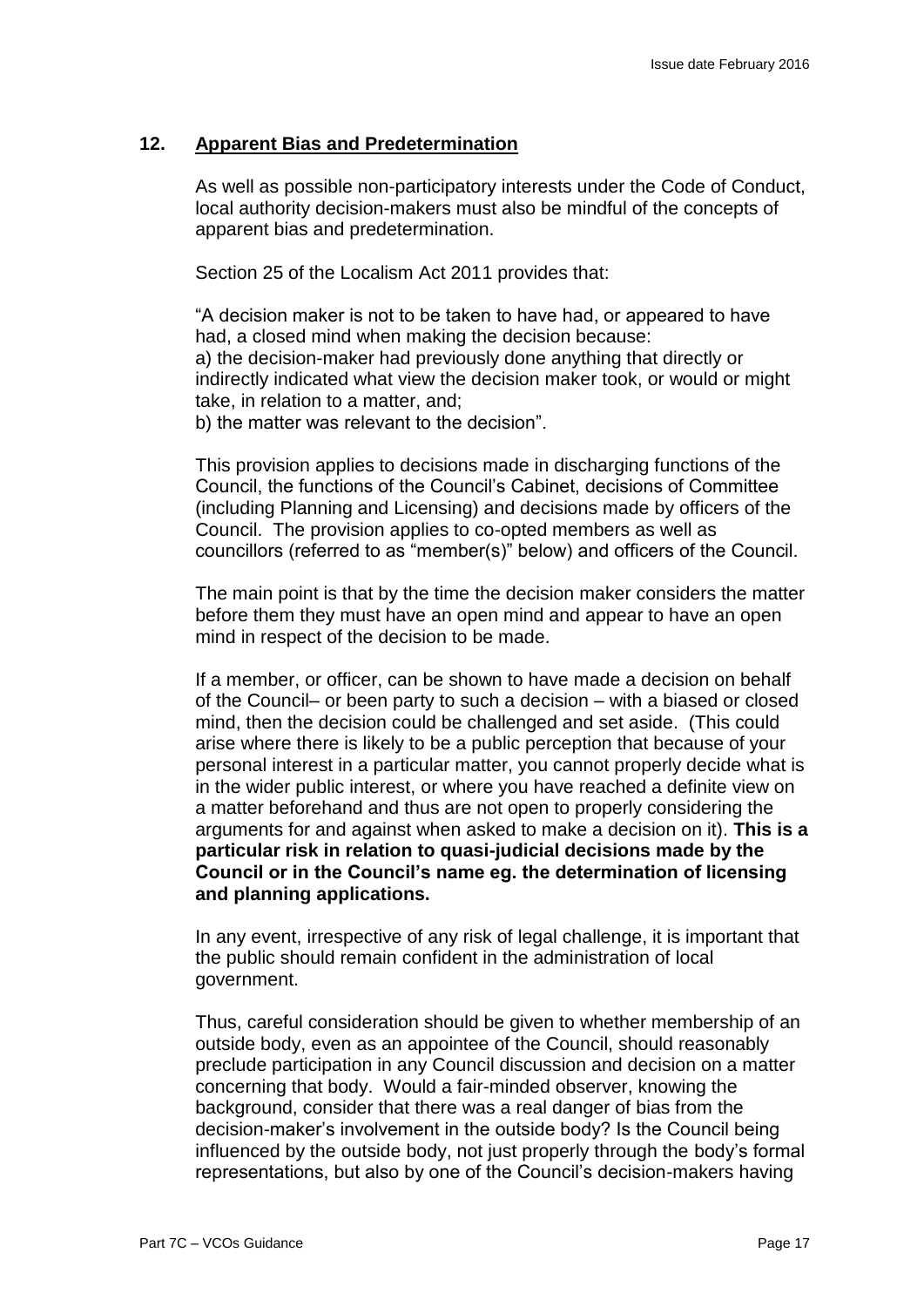been involved in the forming of that body's view and representations? Is the member considering the matter with an open mind, or has s/he predetermined his or her decision because of his or her membership of the outside body? Members (and Delegated Officers) should always be aware that should the issue of bias arise their conduct could be questioned in this way.

The other key issue here is the type of outside body and the matter being discussed:

- For example, if a member is the Council's appointee on a company or charity or unincorporated association, s/he should certainly not sit as a member of any licensing or planning or grant-awarding committee determining an application in which that body has an interest (e.g. as an applicant or as an objector), nor in any way attempt to influence the decision. On the other hand, there may be much less concern if the member is sitting on a Scrutiny Committee which is for instance simply reviewing the Council's working relationship with the outside body, although if this review was likely to affect the body's financial position, then a non-participatory interest under the Code may arise in any event.
- If the outside body is simply an advisory or consultative body, or a discussion forum, it is much less likely that issues of bias, or conflicts of interest, would arise for the Council appointee. On the other hand, a member's duties as a director, trustee or management committee member may give rise to a greater lack, or perceived lack, of impartiality, depending on the subject matter involved.

# **13. Application of the Council's Code of Conduct for Employees**

Officers are not subject to the Members Code of Conduct, but paragraph 7(a) of the Council's Code of Conduct for Employees requires any officer to declare in writing, using Form CCE.4, any financial or non-financial interest which could conflict with the Council's interests. This will include membership of, or a position of management or control over, an outside body, even where that is as a representative of the Council. Thus, an officer in this position should file a Form CCE.4 as a matter of course.

Paragraph 7(c) of the Employees' Code precludes an officer making any decision on behalf of the Council if s/he has a personal interest in it. Thus, an officer appointee on an outside body must not seek to influence, or take part in, any Council decision which directly concerns or affects that body.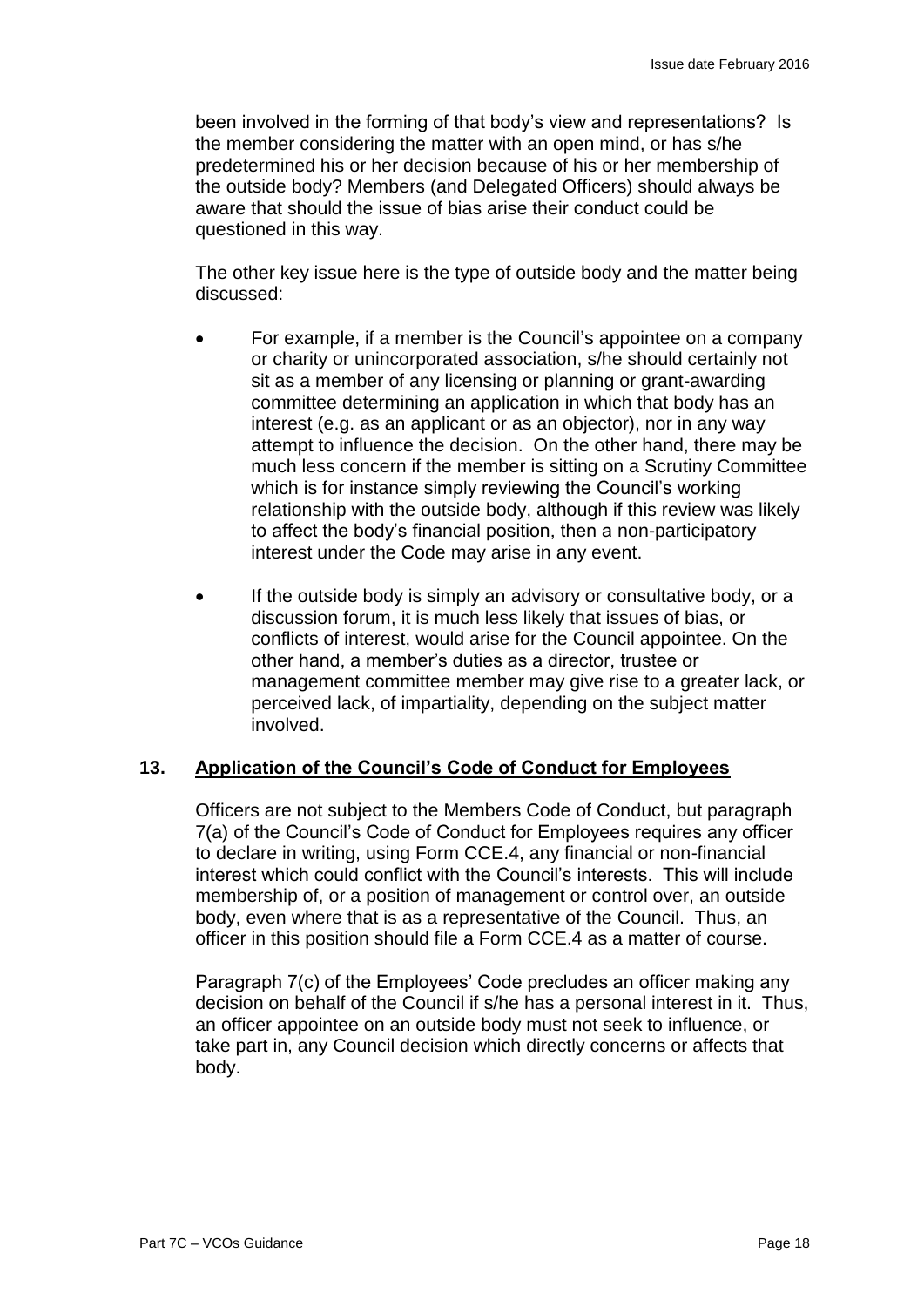# **14. Advising and Working in Other Ways with Outside Bodies**

This Guide is mainly concerned with members/officers who have been appointed by the Council to hold some sort of formal position on, or membership of, an outside body.

However they will often become involved with outside bodies in their official capacity in a less formal way. For instance:

- i) A ward councillor may have a standing invitation from a local group to attend its management committee meetings as an observer, either to help communication between the group, the Council and the wider community or for advice on how best to pursue particular matters.
- ii) Similarly an officer as part of his/her job might be asked to attend meetings of outside bodies/groups as an observer or information provider or to act as a liaison point with the Council or to give more practical support and advice.

In practice this may result in close and prolonged involvement in the activities and meetings of local organisations.

There is no reason at all in principle why members and officers should not respond positively to such approaches. It is wholly consistent with the Council's policy to support community engagement and involvement.

Conflicts of interest or potential liability should not arise if the member/officer is not a member of the group or taking part in its decisionmaking or trying unduly to influence its decision-making.

However, there are two general risks which should be borne in mind:

(a) you may be asked to get involved in resolving internal difficulties within the group. For example, if its staff fall out with the management committee or the management committee fall out with each other. You should be wary of becoming involved in these circumstances, because of the risk of you (and, through you, the Council) being drawn into the dispute and being seen, however unfairly, to be taking sides in what ultimately is a private matter. If you choose to try and help in such a situation, you should ensure the precise scope and terms of your involvement are agreed in writing at the outset.

If it seems any such difficulties may harm the Council's interests (eg because its grant aid is not being properly spent or grant conditions complied with) then this should be reported to the Director of Resources or Assistant Director Legal Services to consider appropriate action.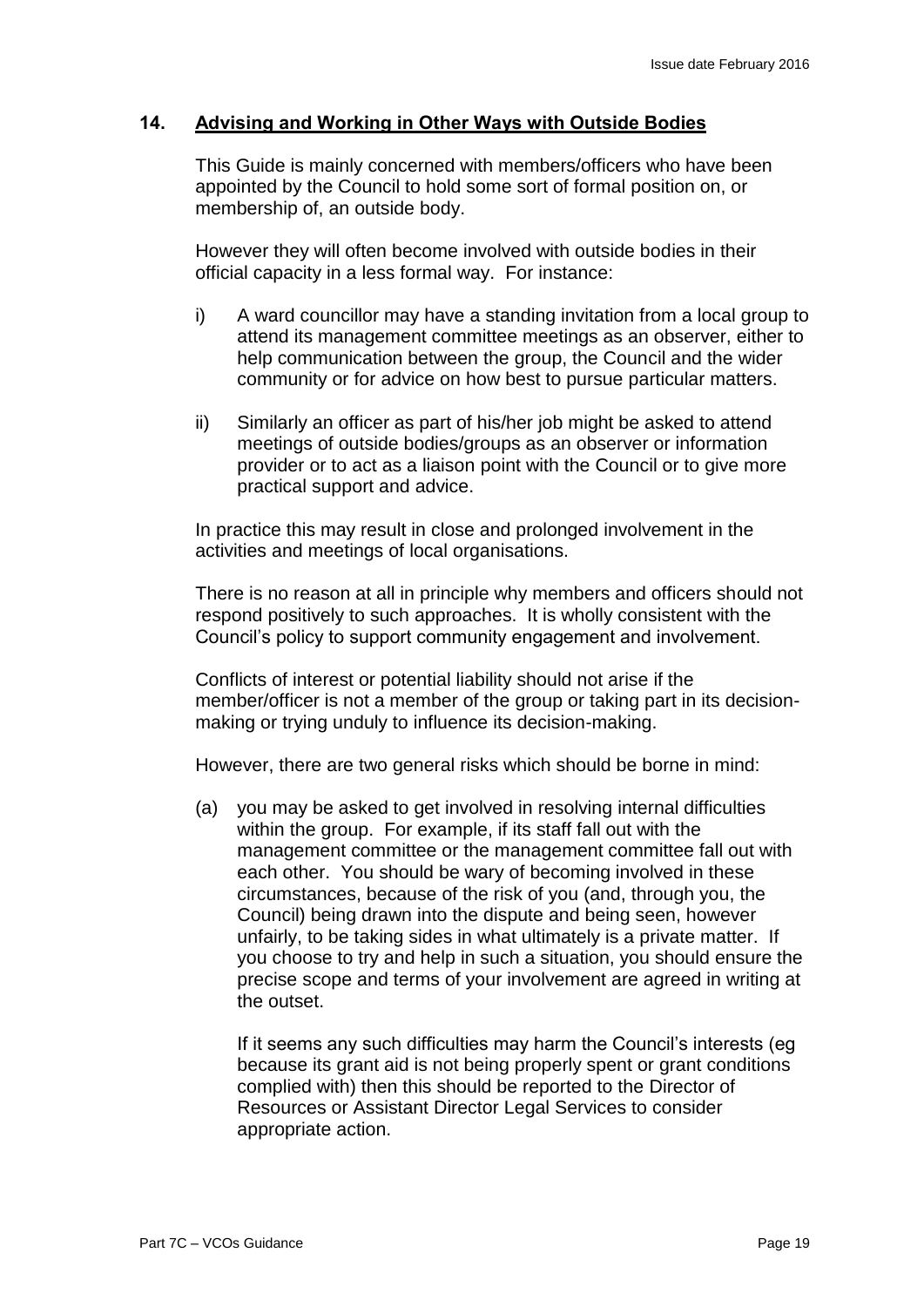(b) regular involvement with an outside body runs the risk of you being seen as an agent of that body, with the obligations that can go with that. If that involvement appears to be in your official capacity – rather than obviously personal and private – then those obligations may affect the Council. For example, if an employee of an outside body brings proceedings against it for, say, sex discrimination, you (and the Council) could be joined in as a party to those proceedings because of your influence over the body's affairs.

There can be a fine line between on the one hand regularly liasing with a local group, responding to its requests for information and giving guidance and support on non-contentious or purely factual issues (which might even extend, at least in the case of small community groups, to helping them keep their accounts or minute their meetings) and on the other hand becoming involved or taking sides in contentious issues or being a party to its decision-making.

# **Particular Advice for Officers**

This latter issue (ie the perception of undue influence) is a particular one for those officers whose jobs require them to work closely with local groups. To help avoid confusion about their role and the risk of them being seen to have too strong an influence over the organisations they work with, officers in particular are recommended to be aware of the following points:

- You are always acting as the **representative** of your Directorate and ultimately the Council. Your principal role is to communicate information and explain the position of the Council or your Directorate on particular matters.
- If your role as a Council officer is to do anything more than that (ie to provide any **other support or guidance** to the organisation) then this should be reflected in a written agreement with the organisation, explaining exactly what that role is and how and when it will be performed and any other appropriate terms and conditions. If you have any doubt as to what such an agreement should say, you should discuss with your line manager.
- You should **monitor** the work of the body and provide a channel for communications between it and the Council. If the body has a funding agreement with the Council or contracts with it or receives a grant, you may be required by the Council to lead on formal service monitoring. If this is the case, you should clarify with your line manager exactly what this role entails and ensure the organisation fully understands this.
- As a representative of the Council **never criticise** or appear to criticise the Council, its Members, officers or policies. In addition refrain from criticising the Government, national politicians and political parties. If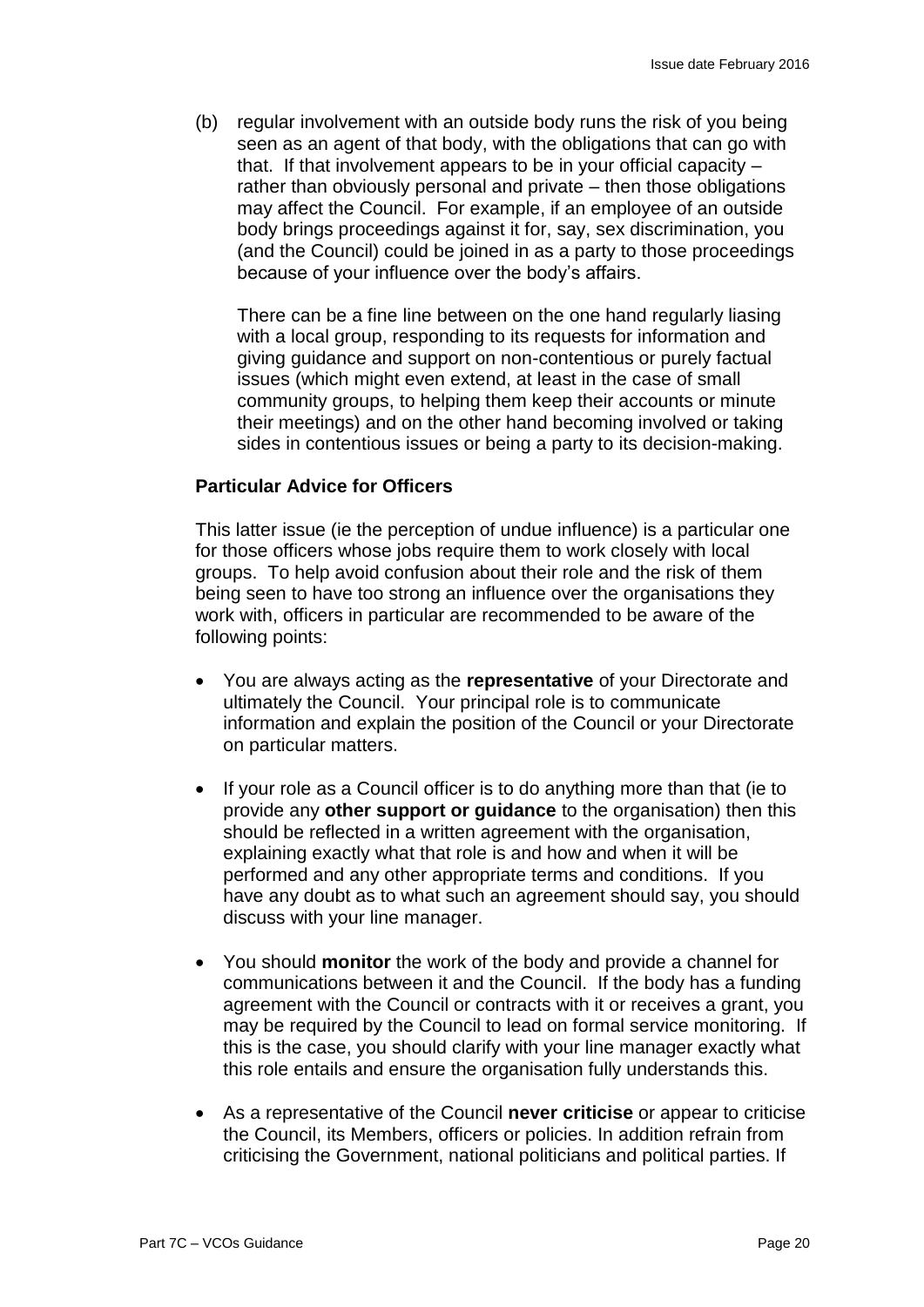others raise criticisms of the Council, report those criticisms back to your manager.

- As an **observer** or the **provider of support** refrain (and be publicly seen to refrain) from taking part in or appearing to take part in any decision making processes.
- Indicate very clearly that you will **report back** to the Council all matters and issues which you think are relevant to the Council. Accordingly should there be any issues which the body wishes to keep confidential from the Council or any dispute with the Council, you should leave and not take part in the discussion.

Some officers as part of their job have to work so closely with some voluntary organisations that there is inevitable risk of some perception that they influence its decision-making. Provided such officers act responsibly and legally and within the terms of their job description and this general guidance, then they will be indemnified under their contract of employment as explained in section 10.

# **Conclusion**

Only exceptionally do the potential difficulties and liabilities mentioned in this Guide arise but it is still important that members and officers be aware of them, to better guard against them.

Inevitably this paper can only give general advice about a potentially wide range of different organisations and situations which any member or officer may have to deal with. If any you have any doubt or concern about your position in relation to any outside body, you can consult the Assistant Director Legal Services as Monitoring Officer or the Democratic Services Team Manager for advice**.**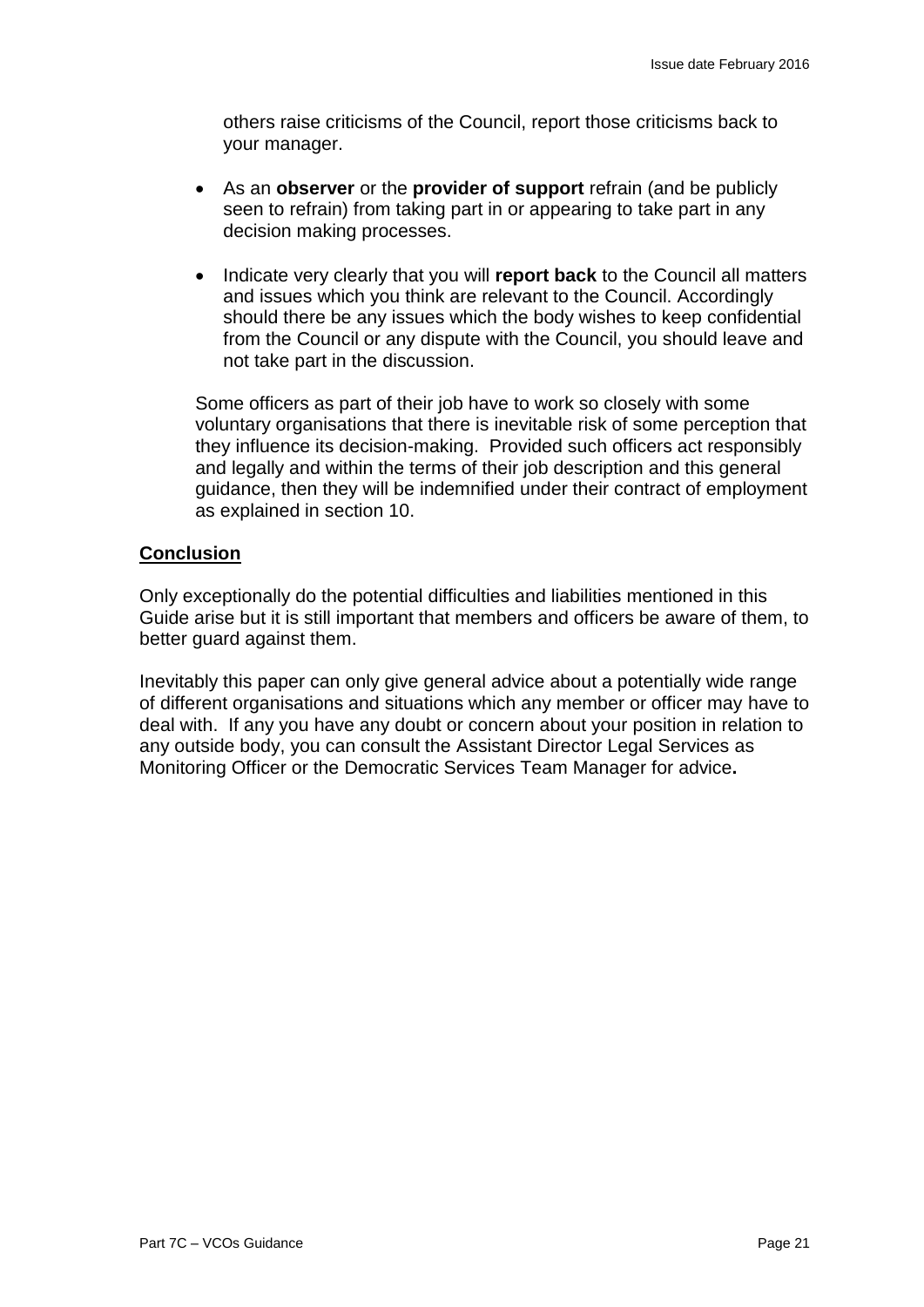# **Annex 1**

# **Checklist for Members and Officers appointed to outside bodies and organisations by the Council**

| The organisation |                                                                    |  |
|------------------|--------------------------------------------------------------------|--|
| 1 <sub>1</sub>   | What is the official name and address of                           |  |
|                  | the organisation?                                                  |  |
| 2.               | What is its legal status? Is it a company                          |  |
|                  | or an unincorporated association or a                              |  |
|                  | trust or an informal advisory body?                                |  |
| 3.               | Is it a charity? If so is it registered with                       |  |
|                  | the Charity Commission?                                            |  |
| 4.               | What is the main role or objectives of the                         |  |
|                  | organisation?                                                      |  |
| 5.               | Does it have a governing document? If                              |  |
|                  | so, what is it (e.g. a written Constitution                        |  |
|                  | or a Memorandum and Articles of                                    |  |
|                  | Association) and do I have a copy?                                 |  |
| 6.               | Who are the owners or members of the                               |  |
|                  | organisation, or is this information                               |  |
|                  | available to inspect?                                              |  |
| 7.               | Who are the key officers of the                                    |  |
|                  | organisation i.e. its chair, secretary and                         |  |
|                  | treasurer?                                                         |  |
| 8.               | Does it publish any form of Annual                                 |  |
|                  | Report about its activities? If so, do I                           |  |
|                  | have a copy of the most recent one?                                |  |
| 9.               | Does it publish annual accounts and are                            |  |
|                  | these audited and who by?<br>10. Does it have an income and incur  |  |
|                  |                                                                    |  |
|                  | expenditure? If so, what were these in<br>its last financial year? |  |
|                  |                                                                    |  |
|                  | 11. Does the organisation employ any staff?<br>If so, how many?    |  |
|                  | 12. Does it own or have any rights in any                          |  |
|                  | property? If so, what?                                             |  |
|                  | 13. Does the organisation have any                                 |  |
|                  | significant contractual commitments? If                            |  |
|                  | so, what are they?                                                 |  |
|                  | 14. What insurance does the organisation                           |  |
|                  | hold? In particular if it employs staff does                       |  |
|                  | it carry employee liability cover (which it                        |  |
|                  | must as a matter of law), does it have                             |  |
|                  | third party cover and does it insure me in                         |  |
|                  | my capacity?                                                       |  |